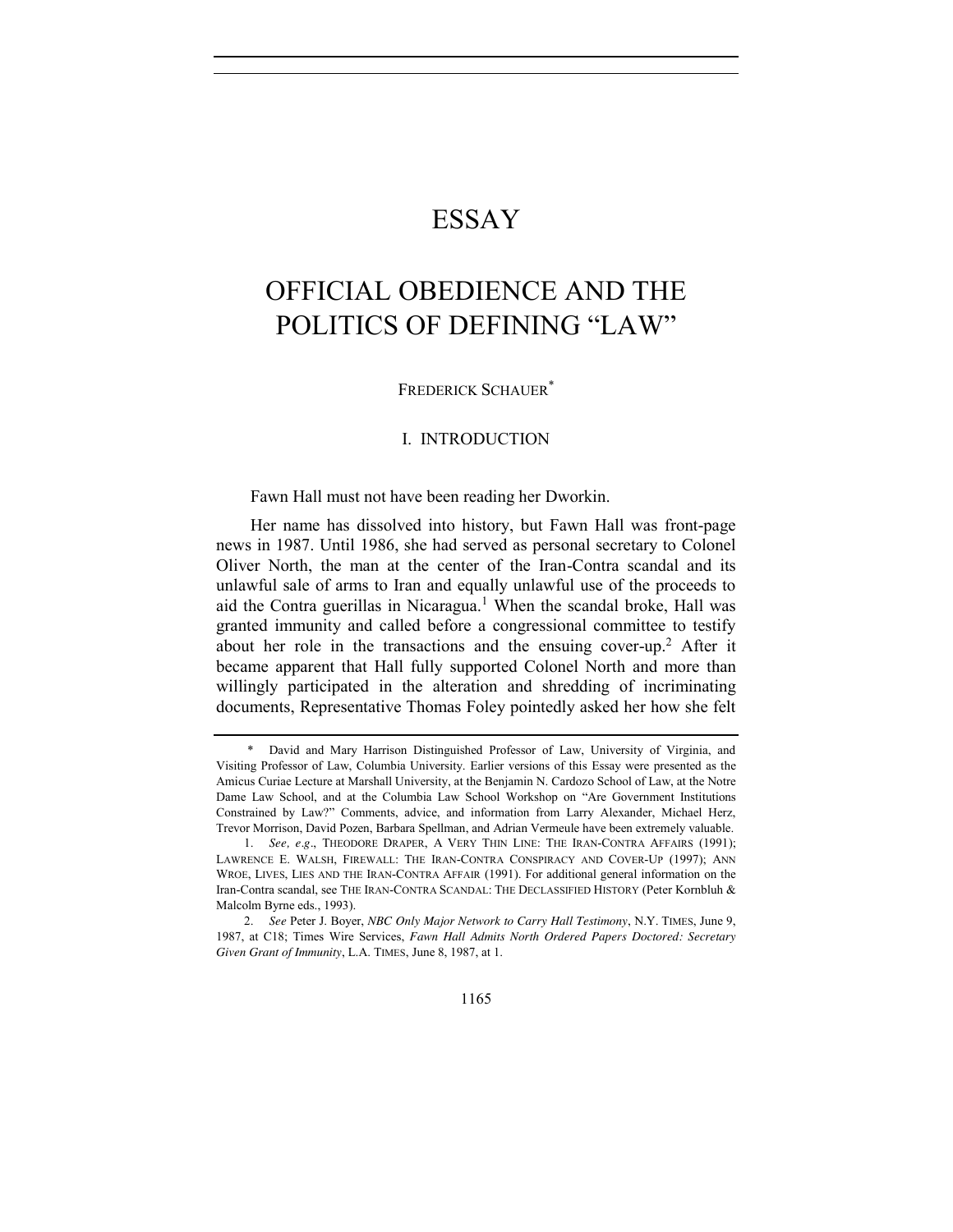about the multiple illegalities in which she and North had been involved. "[S]ometimes you have to go above the written law, I believe,"<sup>3</sup> she answered. And with those eleven words, Hall became a historical footnote and target for the mockery and wrath of countless pundits and political opponents.

The immediate negative reaction to Fawn Hall's statement<sup>4</sup> was hardly surprising on ideological or partisan grounds, as opponents of the Reagan Administration seized on Hall's words as a way of insinuating a broader pattern of the executive branch's disregard for the law. But setting aside the contemporaneous political opportunism, the criticism of Hall's statement deserves closer inspection. She was, after all, aligning herself with a longstanding civil disobedience tradition that includes Henry David Thoreau,<sup>5</sup> Mahatma Gandhi,<sup>6</sup> and Martin Luther King, Jr.,<sup>7</sup> among many others,8 all of whom believed that the calls of morality must sometimes override the demands of positive law.9 It is true that Hall and North were

4. *Id. See also* Janet Cawley, *Fawn Hall Defends, Applauds North*, CHI. TRIB., June 10, 1987, at 1 (discussing Hall's statements to the joint House and Senate committees).

5. *See* Henry David Thoreau, *On the Duty of Civil Disobedience*, *in* WALDEN AND "CIVIL DISOBEDIENCE" 222 (Signet 1980) (1849), *available at* http://www.constitution.org/civ/civildis.htm (previously published as *Resistance to Civil Government*); Lawrence A. Rosenwald, *The Theory, Practice, and Influence of Thoreau's Civil Disobedience*, *in* A HISTORICAL GUIDE TO HENRY DAVID THOREAU 153, 154–64 (William E. Cain ed., 2000).

6. JUDITH M. BROWN, GANDHI AND CIVIL DISOBEDIENCE: THE MAHATMA IN INDIAN POLITICS 388–89 (1977) (discussing Gandhi's civil disobedience campaigns); MAHATMA GANDHI, *Civil Disobedience*, *in* SELECTED POLITICAL WRITINGS 73, 73–75 (Dennis Dalton ed., 1996) (offering a selection of Gandhi's writing on civil disobedience).

7. Martin Luther King, Jr., *Letter from Birmingham City Jail*, *in* A TESTAMENT OF HOPE: THE ESSENTIAL WRITINGS OF MARTIN LUTHER KING, JR. 289, 289–302 (James M. Washington ed., 1986) [hereinafter King, *Letter from Birmingham City Jail*]; Martin Luther King, Jr., *Love, Law, and Civil Disobedience*, *in* CIVIL DISOBEDIENCE IN AMERICA: A DOCUMENTARY HISTORY 212, 217 (David R. Weber ed., 1978).

8. The actions and arguments of other major figures in the civil disobedience tradition are discussed in Kimberley Brownlee, *Civil Disobedience*, STAN. ENCYCLOPEDIA PHIL. (Dec. 23, 2009), plato.stanford.edu/entries/civil-disobedience/, and generally in CIVIL DISOBEDIENCE IN FOCUS (Hugo A. Bedau ed., 1991). *See also* RONALD DWORKIN, *Civil Disobedience and Nuclear Protest*, *in* A MATTER OF PRINCIPLE 104, 104–05 (1985) (noting Bertrand Russell and the suffragettes among memorable proponents of civil disobedience). Important modern analyses of civil disobedience include KENT GREENAWALT, CONFLICTS OF LAW AND MORALITY 226–43 (1987), and JOHN RAWLS, A THEORY OF JUSTICE 363–68 (1971).

9. It is important to appreciate that Hall, North, and similarly situated others typically possess a morally infused understanding of their own motivations. They sincerely believe that national security is an overriding concern and that the preservation of the nation against its sworn enemies is a moral calling. Note, for example, President George W. Bush's post-9/11 speech to Congress on September 20, 2011, talking repeatedly about "progress," "pluralism," "tolerance," "freedom," "justice," and the

<span id="page-1-3"></span><span id="page-1-2"></span><span id="page-1-1"></span><span id="page-1-0"></span><sup>3.</sup> Dan Morgan & Walter Pincus, *Hall Testifies of Necessity "To Go Above Written Law*,*"* WASH. POST, June 10, 1987, at A01, *available at* http://www.washingtonpost.com/wpsrv/local/longterm/tours/scandal/fawnhall.htm.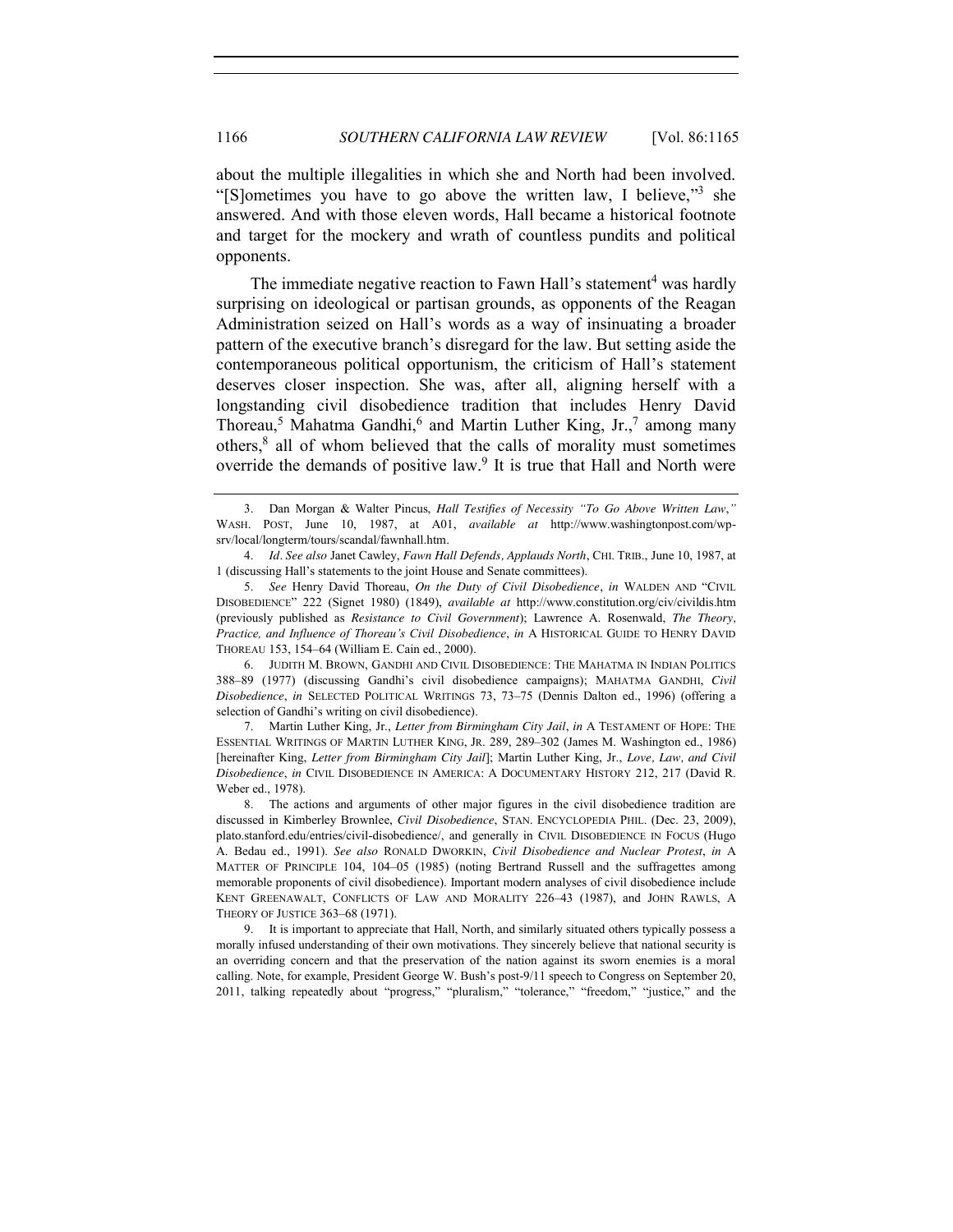part of the government in a way that the classic civil disobedients were not, and it is also true that Hall's violations were initially neither public nor symbolic, thus, potentially distinguishing them from the classic cases in the civil disobedience tradition. Nevertheless, these differences are no barrier to recognizing a calling higher than the formal law. Although Hall's critics obviously disagreed with her own particular application of the principle that law must sometimes be disobeyed in the name of morality, her abstract statement of that principle can hardly be faulted.<sup>10</sup>

Partisan sniping aside, Hall's assertion of a largely unimpeachable principle can still be seen as a political blunder. Had she been better steeped in contemporary jurisprudence, Hall might have relied on the work of a host of legal theorists—most prominently Ronald Dworkin—to explain her actions.<sup>11</sup> From a Dworkinian perspective, after all, Hall need not have

10. There are ongoing debates about whether there is any moral obligation to obey the law qua law at all, but those who believe there is such an obligation almost universally consider it prima facie (or pro tanto) and not absolute. *Compare* M.B.E. Smith, *Is There a Prima Facie Obligation to Obey the Law?*, 82 YALE L.J. 950, 950–55 (1973) (arguing that there is not even a prima facie moral obligation to obey the law), Joseph Raz, *The Obligation to Obey: Revision and Tradition*, 1 NOTRE DAME J.L. ETHICS & PUB. POL'Y 139, 139–40 (1984) (same), *and* Donald H. Regan, *Law's Halo*, 4 SOC. PHIL. & POL. 15, 15–17 (1986) (same), *with* Tony Honoré, *Must We Obey? Necessity as a Ground of Obligation*, 67 VA. L. REV. 39, 55–61 (1981) (maintaining that societal necessity grounds a nonabsolute obligation to obey the law), *and* Massimo Renzo, *Associative Responsibilities and Political Obligation*, 62 PHIL. Q. 106, 106 (2012) (finding a prima facie obligation to obey the law in our obligations to fellow citizens). A valuable analysis of the modern debates and terminology is in William A. Edmundson, *State of the Art: The Duty to Obey the Law*, 10 LEGAL THEORY 215, 215–17 (2004).

11. *See* DWORKIN, *supra* note [8,](#page-1-0) at 115–16 (arguing that some acts of integrity based civil disobedience are not violations of law at all). Dworkin's general approach, which includes much of political morality within his conception of law is set out in RONALD DWORKIN, JUSTICE IN ROBES 13– 18 (2008) [hereinafter DWORKIN, JUSTICE IN ROBES] (discussing political morality in the "doctrinal stage" of legal interpretation); RONALD DWORKIN, LAW'S EMPIRE (1986) [hereinafter DWORKIN,

<span id="page-2-0"></span><sup>&</sup>quot;values of America," and President Ronald Reagan's "Tear Down that Wall" speech in Berlin on June 12, 1987, referring to "truth," "faith," "freedom," and even "freedom for all mankind." George W. Bush, Address at the Joint Session of Congress (Sept. 20, 2001), *available at*  http://edition.cnn.com/2001/US/09/20/gen.bush.transcript/; Ronald Reagan, Address to the People of West Berlin (June 12, 1987), *available at* http://www.historyplace.com/speeches/reagan-tear-down.htm. Presidents Bush and Reagan, along with others, may be mistaken in believing that their (or anyone's) national security goals have a moral foundation, and even if they are right about the morality of national security generally they may be mistaken in applying that principle to various particular acts or events. To fail to appreciate that they themselves perceive their goals in highly moral terms demonstrates a lack of understanding that may impede successful prescriptive responses to the problem of moral mistake. The moral difference between Hall and King, for example, is a difference that cannot be captured by a glib observation that one perceived a moral calling while the other did not. To be morally mistaken is not to be amoral. And, thus, urging citizens or officials to place morality over law is no guarantee that they will do so correctly or wisely. *See* Frederick Schauer, *The Legality of Evil or the Evil of Legality?*, 47 TULSA L. REV. 121, 129–30 (2011) (reviewing DAVID DYZENHAUS, HARD CASES IN WICKED LEGAL SYSTEMS (2d ed. 2010)).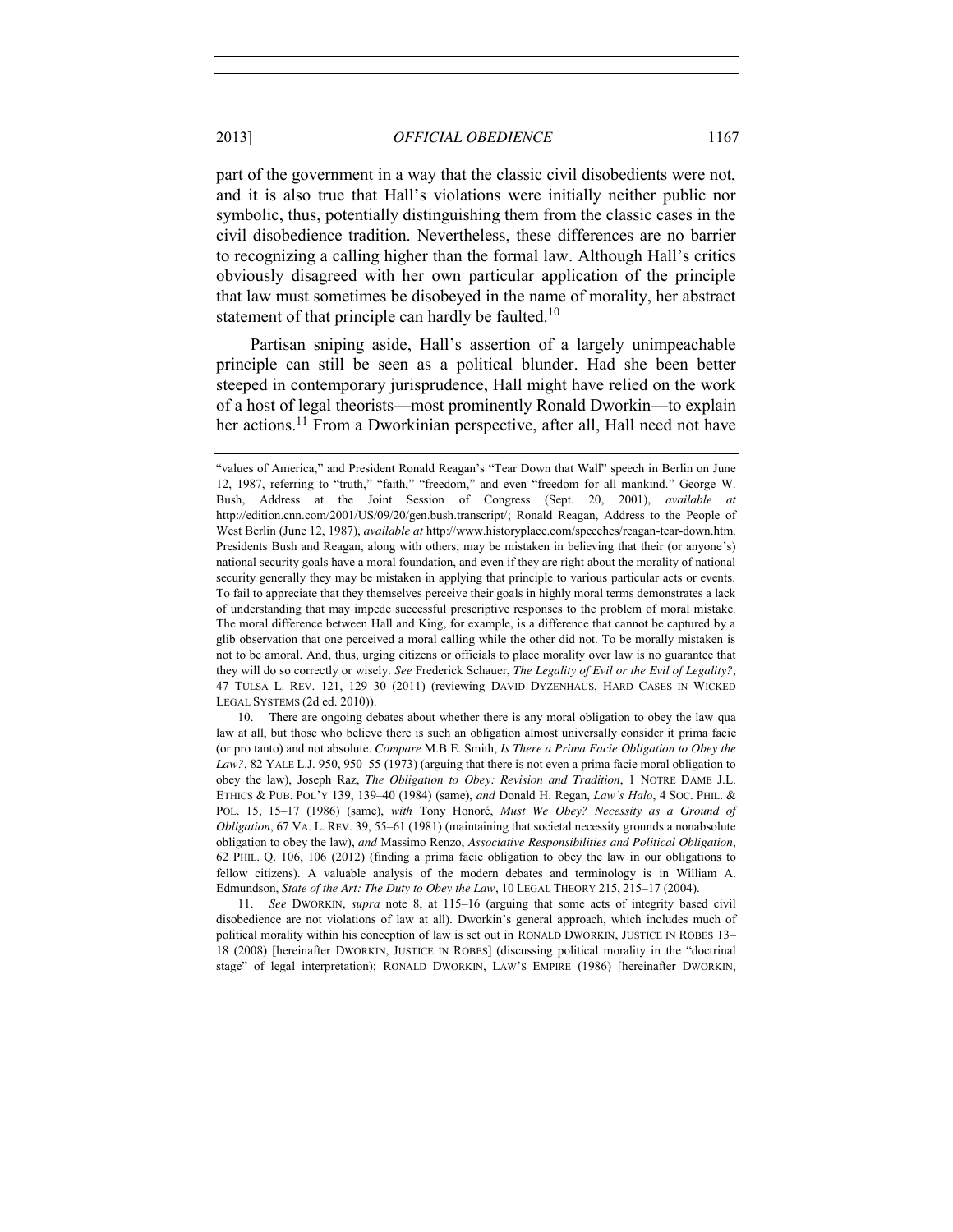<span id="page-3-1"></span>acknowledged that she even broke the law. Understanding law as consisting solely of the words on the pages of the statute books, she might have said, is a false and crabbed understanding of what law is. Law, she could have argued, is more enveloping, incorporating a complex intersection of moral (and legal) principles, political values, and formal legal rules, all of which are part of the real law.<sup>12</sup> When law is understood in this broader and richer sense, she could have continued, the reasons of legal and moral principle for acting in contradiction to the bare words of a statute are revealed as part of the law. In her case, she would have concluded, there was, therefore, no violation of law at all, however much it may seem so to those burdened with too narrow an understanding of the components of law, and thus with too limited a conception of what is to count as "the law."

<span id="page-3-0"></span>Hall was no legal theorist, and her hypothetical Dworkinian response is intended to be comical. Yet similar responses by officials to charges of illegality, albeit lacking in theoretical adornment, are ubiquitous. When officials appear to violate obviously applicable formal positive law,  $^{13}$  they typically do not emulate Hall in admitting illegality and seeking to justify their actions by reference to a higher morality. Nor do they call forth the images of Thoreau, Gandhi, King, and other iconic figures of the civil disobedience tradition. Rather, officials who appear to have acted in legally questionable ways<sup>14</sup> commonly offer an understanding of the components

14. Even the phrase "legally questionable ways" is subject to the objection noted above. Gavison, *supra* note [13,](#page-3-0) at 30–31. I have no desire to load the deck by assuming a definition of "law" at the outset, and so I emphasize again that this phrase should not be taken to assume a particular conception of law embedded in the word "legally." All of this will become more apparent as the analysis proceeds, but that analysis needs some way of getting started, and a thin and commonplace understanding of what law is will serve that purpose.

LAW'S EMPIRE]; and RONALD DWORKIN, TAKING RIGHTS SERIOUSLY 206–22 (1977) [hereinafter DWORKIN, TAKING RIGHTS SERIOUSLY] (discussing civil disobedience and morality).

<sup>12.</sup> Thus, in describing "two senses of the word 'statute,'" Dworkin explicitly distinguishes between "a document with words printed on it" and "the law created by enacting that document, which may be a much more complex matter." DWORKIN, LAW'S EMPIRE, *supra* not[e 11,](#page-2-0) at 16.

<sup>13.</sup> The understandable reaction to the phrase in the text is that what is included within "formal positive law" is exactly what is at issue. Statutes? Regulations? Precedent? Canons of statutory interpretation? Or is it even more than that? This is exactly what is at issue, but in order to get at it, we need to start somewhere, and Ruth Gavison's notion of "first stage law" is useful for this purpose. Ruth Gavison, *Comment*, *in* ISSUES IN CONTEMPORARY LEGAL PHILOSOPHY: THE INFLUENCE OF H.L.A. HART 21, 30–31 (Ruth Gavison ed., 1987). Because there are important debates about what counts as law, or written law, or positive law, it is valuable to have a term—such as Gavison's—that brackets these debates in order to identify in a theoretically thin way the stuff that the ordinary person thinks of as law—constitutional provisions, statutes, administrative regulations, and reported court decisions, for example. This is the initial conception of formal or positive law I adopt here, and importantly, it is the conception that Thoreau, Gandhi, and King employed in defending their disobedience of law. Indeed, it is pretty much the only conception of law that makes their arguments even sensible.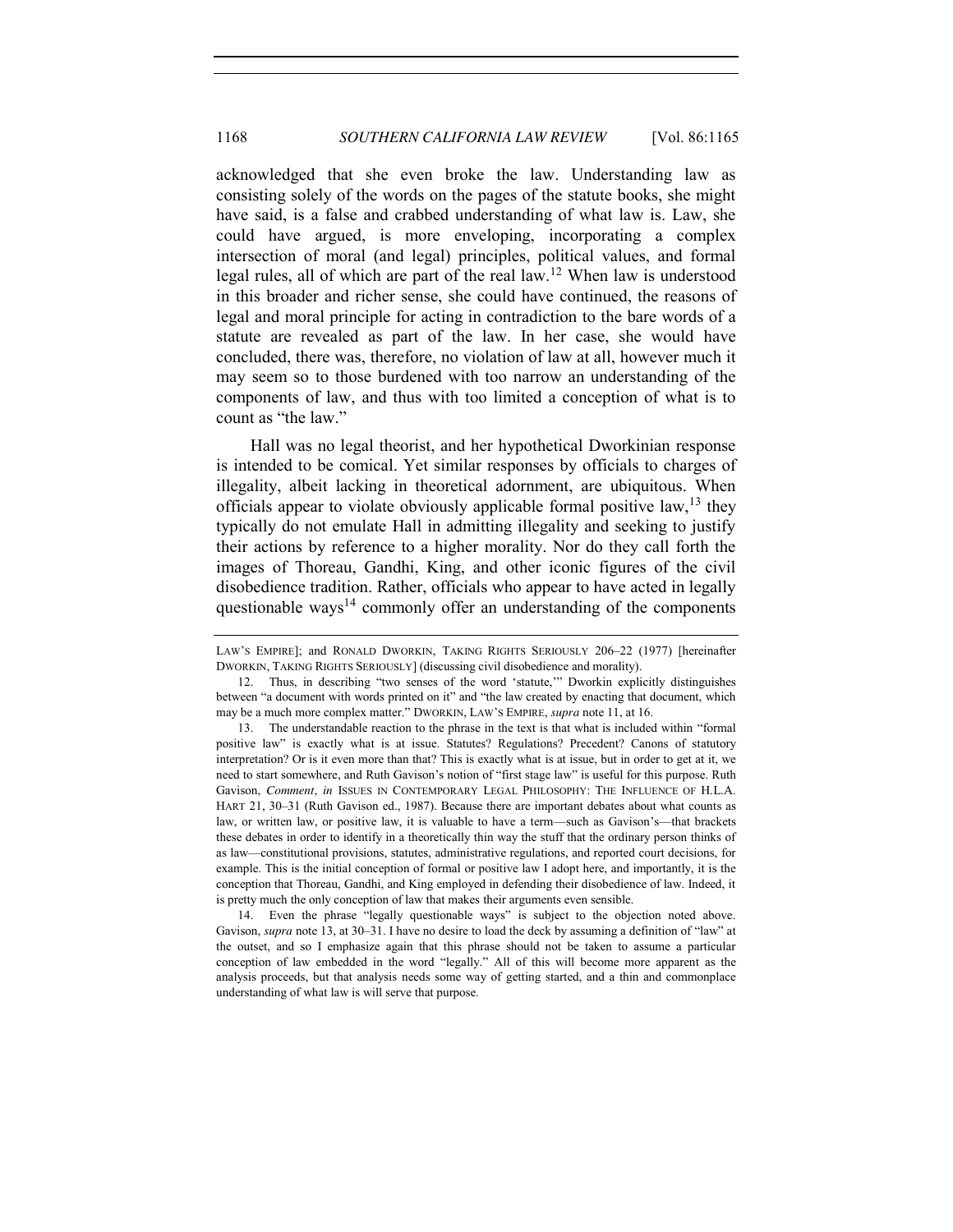of law that transforms their seemingly illegal acts into ones that are not unlawful at all.<sup>15</sup> In doing so, these officials are not merely recharacterizing an act to place it outside what all agree is the governing  $law<sub>16</sub>$  nor arguing for a favorable interpretation of a controlling statute.<sup>17</sup> Rather, they offer alternative characterizations of just what is to count as  $\text{law}$ , <sup>18</sup> presenting a broader picture of law that transforms the seemingly illegal act into what becomes lawful conduct under the broader conception of law.

<span id="page-4-0"></span>The strategy of relying on a capacious conception of law in order to convert the unlawful into the lawful comes in multiple forms. Sometimes, as with the Bush Administration's domestic warrantless wiretapping in violation of the literal terms of the Foreign Intelligence Surveillance Act,<sup>19</sup> officials insist that the law includes not only the precise words of the most directly applicable statutes, but also higher and less concrete

19. Foreign Intelligence Surveillance Act of 1978, 50 U.S.C. § 1802 (2006).

<sup>15.</sup> An interesting exception is Franklin Roosevelt's dismissal of the constitutional objections to the Second World War internment of Japanese-Americans as "legalisms." JACK GOLDSMITH, THE TERROR PRESIDENCY: LAW AND JUDGMENT INSIDE THE BUSH ADMINISTRATION 48 (2007). Implicit in that dismissal is an acknowledgment of formal illegality that officials nowadays appear less prone to accept.

<sup>16.</sup> This is of course an everyday occurrence throughout the legal system, as when lawyers argue that certain investment instruments are insurance policies and not "securities" for purposes of the securities laws. *See* Lincoln Nat'l Life Ins. Co. v. Bezich, 610 F.3d 448, 449–51 (7th Cir. 2010) (holding securities laws inapplicable to certain insurance contracts). Or that trash on a sidewalk is not part of one's "house" or "effects" for purposes of the Fourth Amendment. *See* California v. Greenwood, 486 U.S. 35, 46 (1988) (holding trash left outside for collection is not covered by the Fourth Amendment).

<sup>17.</sup> *See generally* KENT GREENAWALT, STATUTORY AND COMMON LAW INTERPRETATION (2012); CALEB NELSON, STATUTORY INTERPRETATION (2011). This is not to say that officials would not prefer to be able to claim to be following exactly the law their critics allege them with violating, and sometimes there is enough interpretive leeway to permit this type of response. But sometimes there is not, and the officials must face a choice among offering a preposterous interpretation of the particular law they are charged with violating, admitting the violation and claiming moral justification for doing so, or arguing that the law includes more than just the rule they are alleged to have violated. Without denying that officials typical prefer to rely on a nonlaughable interpretation if one is available, the basic point of this Essay is to explore the official's choice among the alternatives if no nonlaughable interpretation will work.

<sup>18.</sup> I am emphatically not referring to the concept of law in a broader and universal sense, and thus not to what necessarily must constitute law in all possible legal systems in all possible worlds. Such questions of general jurisprudence are important and enduring; they lie at the heart of modern debates about, for example, inclusive and exclusive positivism, the flavor of which can be seen in the various essays in HART'S POSTSCRIPT (Jules Coleman ed., 2001), and the valuable overview in Leslie Green, *General Jurisprudence: A 25th Anniversary Essay*, 25 OXFORD J. LEGAL STUD. 565, 565 (2005). In this Essay, however, which is focused on American public discourse about lawful and unlawful official conduct, my interest in the nature of law is far more modest, and indeed is as much sociological as it is philosophical, encompassing only the questions of what is understood to count as law in a particular political or legal culture, and of what that culture takes to be on one or the other side of the divide between legal and other norms, values, and sources.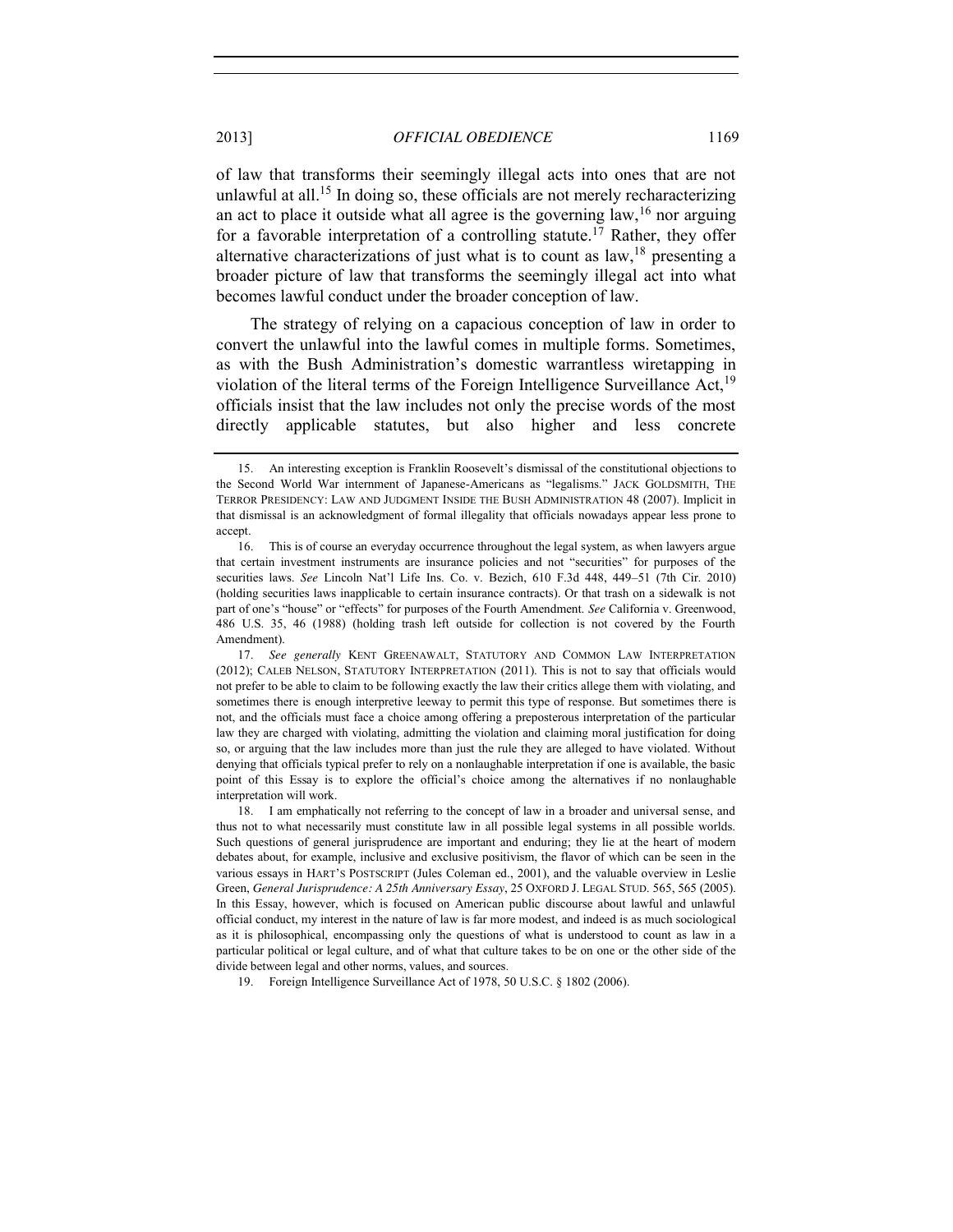legal / constitutional principles of presidential authority.<sup>20</sup> At other times, for example, when members of Congress vote for laws that contradict the clear holdings of recent Supreme Court decisions,<sup>21</sup> officials deny that such decisions bind them in the face of their own constitutional and, therefore, equivalently legal obligation to interpret the Constitution according to their own best understanding.<sup>22</sup> On still other occasions, as with the decisions of the mayors of San Francisco, California and New Paltz, New York, to perform same-sex marriages in violation of what was at the time the prevailing state statutory law, officials seem even more Dworkinian. These officials maintain that the law to which they profess allegiance includes a broad range of moral and political principles, principles they sometimes attempt to describe in constitutional terms, existing constitutional doctrine notwithstanding.<sup>23</sup> And at times, as with Senator Barbara Boxer's dismissal

22. *See* Bruce G. Peabody, *Congressional Attitudes Toward Constitutional Interpretation*, *in*  CONGRESS AND THE CONSTITUTION 39, 56 (Neal Devins & Keith Whittington eds., 2005) (discussing examples in which members of Congress voted for laws contradicting Supreme Court holdings).

23. *See* Dean E. Murphy, *San Francisco Mayor Exults in Move on Gay Marriage*, N.Y. TIMES, Feb. 19, 2004, at A14 (describing San Francisco mayor's argument that the law does not permit him to discriminate); *Mayor Defends Same-Sex Marriages*, CNN (Feb. 22, 2004, 10:51 PM), http://www.cnn.com/2004/LAW/02/22/same.sex/ (same); Interview by Amy Goodman with Jason West, Mayor, New Paltz, N.Y. (March 5, 2004), *available at*  www.democracynow.org/2004/3/5/new\_paltz\_ny\_mayor\_arrested\_for (recounting the mayor's defense of performing same-sex marriages in terms of his decision to "uphold the law"); Interview by Owen

<sup>20.</sup> *See* James Risen & Eric Lichtblau, *Bush Lets U.S. Spy on Callers Without Courts*, N.Y. TIMES, Dec. 16, 2005, at A1 (reporting that the Bush Administration defended violating the statute by arguing that its actions were legally authorized by the congressional resolution in September 2011, which authorized actions against Al Qaeda); John Yoo, Opinion, *Why We Endorsed Warrantless Wiretaps*, WALL ST. J., July 16, 2009, at A13 (arguing that acting in contravention of the statute was permitted under the President's implicit constitutional powers to deal with emergencies, national security, and foreign affairs, and to protect against foreign threats).

<sup>21.</sup> Among the many examples are the laws invalidated in Ashcroft v. Free Speech Coal., 535 U.S. 234, 258 (2002) (child pornography), United States v. Eichman, 496 U.S. 310, 318–19 (1990) (flag desecration), and Sable Commc'ns Cal., Inc. v. FCC, 492 U.S. 115, 131 (1989) (indecent nonobscene telephone services). A slightly more ambiguous example was presented in Dickerson v. United States, 530 U.S. 428, 444 (2000) (upholding the requirement that the Miranda warning be read to criminal suspects, and striking down the Federal statute purporting to overrule Miranda v. Arizona, 384 U.S. 436 (1966)). Although it is clear that the members of Congress who voted for 18 U.S.C. § 3501 in 1968 believed they were overruling a Supreme Court decision, and although none of the proponents of the legislation subscribed to the subsequently developed prophylactic and thus nonconstitutional account of the statute, a prominent argument in Congress at the time was that Congress had the power to correct mistaken Supreme Court factual assumptions even if not the Court's "constitutional theory." *See* S. REP. NO. 90-1097, at 63 (1968), *reprinted in* 1968 U.S.C.C.A.N. 2212, 2150 (Report of the Senate Judiciary Committee); *Hearings Before the Subcomm. on Separation of Powers of the Comm. on the Judiciary: U.S. S.*, 90th Cong. 28 (1968) (statement of Sen. Sam Ervin). In an important way, the episode, even if supporting the view that some members of Congress did not believe they were challenging Supreme Court constitutional interpretive authority, reinforces the primary theme of this Essay—that opposing parties in public law legal controversies will adopt differing theories of what counts as law in order to avoid seeming to violate the law.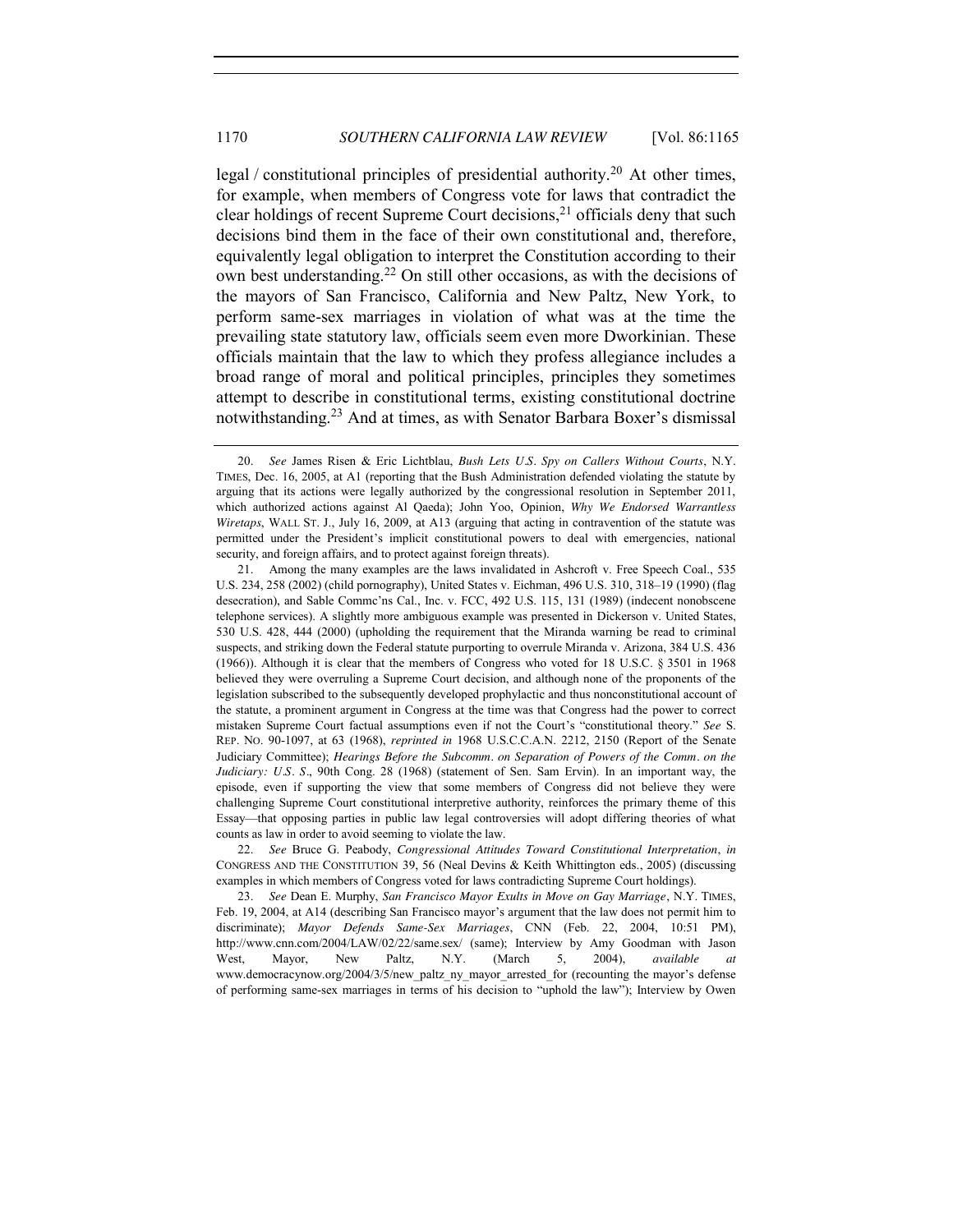of Senator Patrick Leahy's objection that a voluntary congressional pay cut would violate the Twenty-Seventh Amendment, officials insist there is simply no law to be violated until there has been a court challenge and a judicial ruling.<sup>24</sup>

<span id="page-6-0"></span>These examples embody differing approaches, but all rely on so broad an understanding of the components of law as to make the possibility of moral illegality (or, for that matter, legal immorality) close to impossible. In describing the elements of law, these approaches include within the idea of law not only conventional statutory, constitutional, and common law sources of law, but also a host of moral, ethical, political, and practical considerations. <sup>25</sup> Thus, these approaches make conceptually unavailable the very conflict that Thoreau, Gandhi, King, and Hall thought so important. The strategies in these examples also stand in contrast to the conception of law implicit in the charges of illegality to which these defenses are responding—charges focused on the exact language of individual statutes, constitutional provisions, or judicial decisions, and thus

Thompson with Jason West, Mayor, New Paltz, N.Y. (May 14, 2004), *available at* www.upsidedownworld.org/WestInterview.htm (presenting defense of performing same-sex marriages as dictated by the Constitution and illegality of discrimination).

<sup>24.</sup> Josiah Ryan, *Dem Senator Slams Dem Colleague's Measure as Unconstitutional*, HILL FLOOR ACTION BLOG (Mar. 1, 2011 7:03 PM), www.thehill.com/blogs/floor-action/senate/146859 dem-senator-slams-dem-colleagues-measure-as-unconstitutional (describing the colloquy between Boxer and Leahy over whether a law could be unconstitutional without a court challenge). *See also*  Louis Fisher, *Constitutional Interpretation by Members of Congress*, 63 N.C. L. REV. 707, 719–20 (1985) (describing argument by Senator Dixon that a law became unconstitutional only by court decision). Indeed, this was the nature of the arguments supporting Vice President Gore's well-known claim that there was "no controlling legal authority" prohibiting his admitted solicitation of campaign funds from his White House office, *see* Alison Mitchell, *Gore Says He Did Nothing Illegal in Soliciting from White House*, N.Y. TIMES, March 4, 1997, at A1, *available at*  http://www.nytimes.com/1997/03/04/us/gore-says-he-did-nothing-illegal-in-soliciting-from-whitehouse.html, although the relevant statute provided that "[i]t shall be unlawful for any person to solicit or receive a [political] contribution . . . in any room or building occupied in the discharge of official duties by [any officer or employee of the United States or any department or agency thereof]." 18 U.S.C. § 607 (1994). Interestingly, officials who seek to justify their legally questionable acts typically offer an expansive conception of "law," as in most of the examples described here, but sometimes, as with the response of Senator Boxer to Senator Leahy, they rely on very narrow rather than very broad understandings of what counts as a law.

<sup>25.</sup> Insofar as so-called legal pragmatism incorporates within the "legal" the full panoply of moral, political, policy, and practical concerns, it represents in broad form the issue presented more narrowly by the incorporation of the moral within the legal. The thoroughgoing pragmatist cannot make sense of the idea of something being the law, or good law, but pragmatically defective. *See* Daniel A. Farber, *Legal Pragmatism and the Constitution*, 72 MINN. L. REV. 1331, 1332 (1988) (defining legal pragmatism as "solving legal problems using every tool that comes to hand, including precedent, tradition, legal text, and social policy"); Thomas C. Grey, *Judicial Review and Legal Pragmatism*, 38 WAKE FOREST L. REV. 473, 480 (2003) (understanding legal pragmatism as pervasively instrumental and collapsing the distinction between legal and moral rights and interests).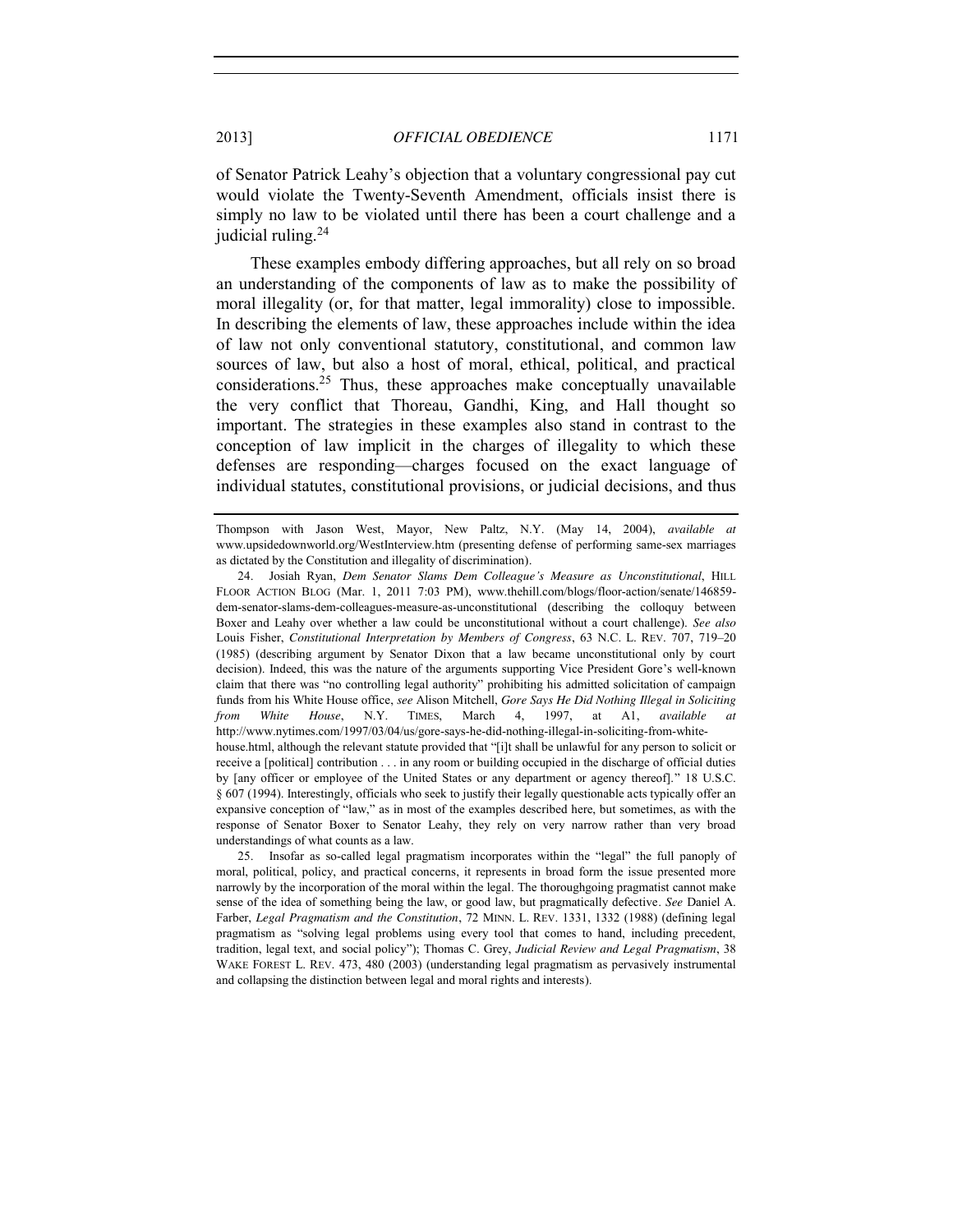premised on a narrower understanding of what counts as law and what does not. In an important way, these are all strategies of reconciliation. Faced with an inconsistency between law and morality, or law and the best policy, reconciliation strategies seek an understanding of law that reconciles the two and, thus, dissolves the inconsistency.

When those charging illegality rely on a narrow conception of law and those defending against such charges adopt reconciliation strategies employing far broader conceptions, it becomes difficult to determine whether the law has been broken at all.<sup>26</sup> Yet this Essay's purpose is not to resolve whether the proper understanding of the domain of law is broad or narrow, nor to determine the real components of law. Rather, its more modest aim is to examine the dependence of claims about official legal compliance and noncompliance on contested conceptions of law, with the goal of helping understand the jurisprudential issues lurking behind the common charges that officials have violated the law and the equally common claims of officials who have been following it.

The issues are jurisprudential, but they are also rhetorical. Most officials recognize, as Fawn Hall did not, that admitting to violating the law entails substantial political and reputational risks, especially for those holding governmental positions. But they understand as well that their constituencies typically reward doing what is right and not what is wrong, questions of legality aside.<sup>27</sup> Faced with this widespread tension between

<span id="page-7-0"></span><sup>26.</sup> A conflict of conceptions of law surfaces in recent debates about the ethics and legal competence of various lawyers involved in recent controversies about the legality of torture and other national security controversies. *Compare* W. Bradley Wendel, Book Review, *Legal Ethics Is About the Law*, *Not Morality or Justice: A Reply to Critics*, 90 TEX. L. REV. 727, 730–34 (2012) (adopting a narrow conception of law that excludes many moral considerations), *with* William H. Simon, Book Review, *Authoritarian Legal Ethics: Bradley Wendel and the Positivist Turn*, 90 TEX. L. REV. 709, 709–10, 726 (2012) (arguing that lawyers' ethical responsibilities should be evaluated according to a conception of law that incorporates moral considerations).

<sup>27.</sup> I have discussed this issue in several previous articles. *See* Frederick Schauer, *Ambivalence About the Law*, 49 ARIZ. L. REV. 11, 13–14 (2007) [hereinafter Schauer, *Ambivalence About the Law*] (discussing how "American political tradition is replete with instances of Presidents, governors, cabinet officials, members of Congress, and countless less exalted officials and non-governmental leaders who have relatively shamelessly taken the position that immoral and at times simply unwise laws and legal decisions need not be considered binding when they conflict with what those officials and their constituents believe is moral necessity or wise policy"); Frederick Schauer, *The Political Risks (If Any) of Breaking the Law*, 4 J. LEGAL ANALYSIS 83, 98 (2012) [hereinafter Schauer, *The Political Risks (If Any) of Breaking the Law*] (analyzing whether breaking the law is political risky for legislators and high executive officials who, for reasons of immunity or otherwise, are not subject to formal legal sanctions); Frederick Schauer, *When and How (If at All) Does Law Constrain Official Action?*, 44 GA. L. REV. 769, 797–99 (2010) [hereinafter Schauer, *When and How (If at All) Does Law Constrain Official Action?*] (offering the hypothesis that although there is much talk about official obligation to the law, in fact, officials rarely obey the law just because it is the law, and are rarely politically punished for engaging in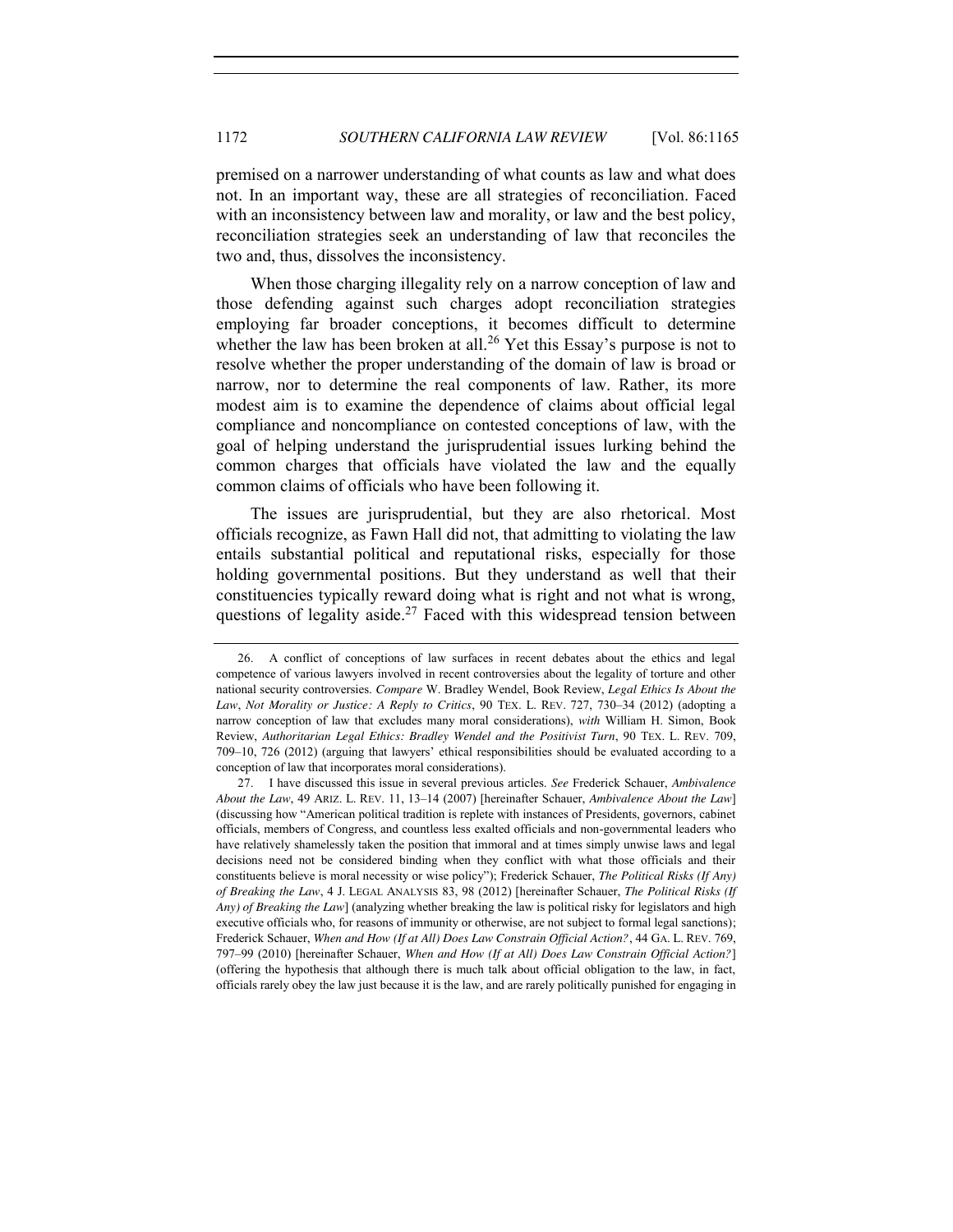public allegiance to the rule of law in the abstract and commitment to first order substantive correctness in particular cases, officials see the value of defining law so as to make their substantively appealing actions appear lawful, just as their critics will define law so as to make substantively objectionable policies unlawful as well. Given such a complex rhetorical terrain, figuring out when an official is violating the law becomes a conceptual morass.

<span id="page-8-0"></span>In addition to involving the public rhetoric of legality and illegality, the issue is about the mechanisms available for enforcing the widely accepted belief that even officials are not above the law.<sup>28</sup> Although ordinary citizens are obviously subject to various tangible sanctions compelling them to obey the law, and although lower level officials such as police officers and city councilors are vulnerable to civil rights actions and related remedies should they violate the laws that constrain them,  $29$  higher officials are often immune from the obvious sanctions the law has at its disposal.30 Members of Congress cannot be sanctioned directly, for example, for voting for a blatantly unconstitutional law. And short of the extraordinarily rare remedy of impeachment and removal, presidents are not subject to the normal legal penalties of fines, imprisonment, or civil damages should they violate even those laws explicitly designed to constrain their actions.<sup>31</sup> Given the typical unavailability of the legal system's normal penalties for sanctioning illegality, the importance of

29. *See generally* JOHN C. JEFFRIES, JR., ET AL., CIVIL RIGHTS ACTIONS: ENFORCING THE CONSTITUTION (2d ed. 2007) (providing an introduction to modern civil rights legislation); SHELDON H. NAHMOD, CIVIL RIGHTS AND CIVIL LIBERTIES LITIGATION: THE LAW OF SECTION 1983 (3d ed. 1991) (providing a comprehensive overview of 42 U.S.C. § 1983); PETER H. SCHUCK, SUING GOVERNMENT: CITIZEN REMEDIES FOR OFFICIAL WRONGS (1983) (discussing the significant effect on street level bureaucrats of the risk of liability).

30. *See infra* text accompanying note[s 38](#page-11-0)–[39.](#page-11-1)

31. For example, although the War Powers Resolution, Pub. L. No. 93-148, 87 Stat. 555 (1973) (codified as amended at 50 U.S.C. §§ 1541–1548 (2006)), is explicitly aimed at limiting the power of the president to mandate military action absent congressional authorization, the resolution is supported by no sanctions that would not have existed even without it.

<span id="page-8-1"></span>sanction free illegal actions). Thus, Thoreau may have captured something enduring in urging that "[i]t is not desirable to cultivate a respect for the law, so much as for the right." Thoreau, *supra* not[e 5,](#page-1-1) at 228.

<sup>28.</sup> Thus, the United States Department of State announces that the rule of law means, "no individual, president or private citizen, stands above the law." U.S. Dep't State, *The Rule of Law*, INFOUSA, www.usinfo.org/enus/government/overview/law.html (last updated Apr. 2005). That the state and its officials are subject to the law is central to most of the influential accounts of the rule of law. *See, e.g.*, LON L. FULLER, THE MORALITY OF LAW 39–40 (1964); Joseph Raz, *The Rule of Law and Its Virtue*, *in* THE AUTHORITY OF LAW: ESSAYS ON LAW AND MORALITY 210, 223–25 (2d ed. 1979); Richard H. Fallon, Jr., *"The Rule of Law" as a Concept in Constitutional Discourse*, 97 COLUM. L. REV. 1, 8 (1997).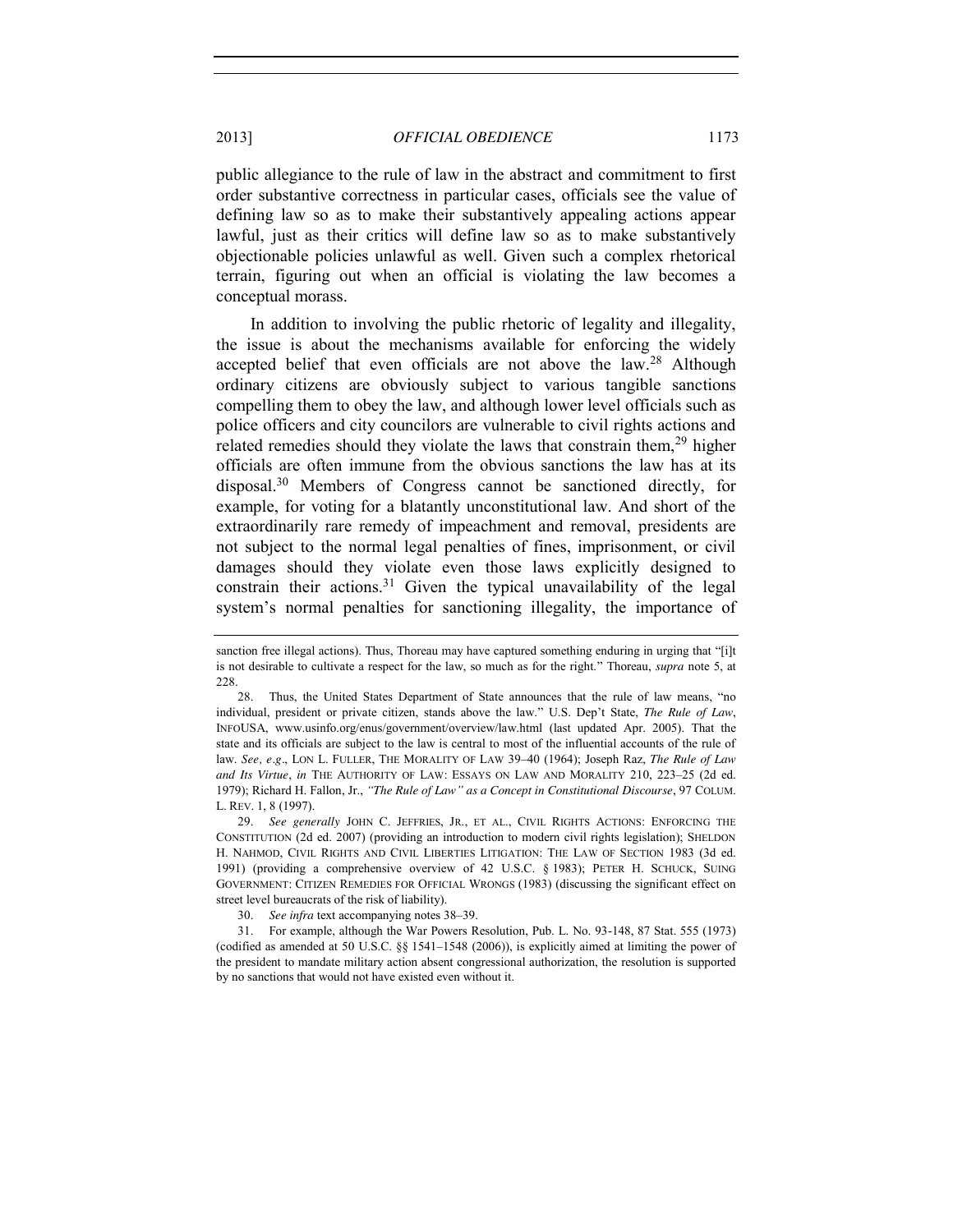political and rhetorical remedies for high level official illegality becomes apparent. And thus, in examining the rhetorical and political terrain on which such remedies are applied or withheld, we are inquiring not into rhetoric and politics for their own sake, but into the most important mechanisms by which officials are—or are not—held accountable for the lawfulness of their conduct.

## II. THE INCENTIVES TO OFFICIAL COMPLIANCE

The question can be put directly: We expect officials to comply with the law, but what is "the law" with which we expect them to comply? This question is more important in the context of official compliance than in the parallel context of compliance by ordinary citizens, because when the issue is citizen compliance, the citizen's definition of law will ordinarily yield to that held by those with the power to punish. John Austin said it best almost two centuries ago:

Suppose an act innocuous, or positively beneficial, be prohibited by the sovereign under penalty of death; if I commit this act, I shall be tried and condemned, and if I object to the sentence, that it is contrary to the law of God, who has commanded that human lawgivers shall not prohibit acts which have no evil consequences, the Court of Justice will demonstrate the inconclusiveness of my reasoning by hanging me up, in pursuance of the law of which I have impugned the validity.<sup>3</sup>

<span id="page-9-1"></span>Austin's language is quaint, but his point endures. Whatever the citizen may think that morality requires, the hangman has the last word. And although Austin was objecting specifically to Blackstone's version of natural law,  $33$  he would have said the same to any citizen claiming to be

<span id="page-9-0"></span><sup>32.</sup> JOHN AUSTIN, THE PROVINCE OF JURISPRUDENCE DETERMINED 158 (Wilfred E. Rumble ed., Cambridge Univ. Press 1995) (1832).

<sup>33.</sup> For context on Austin's (and Bentham's earlier) campaign against natural law, and their insistence on separating the question of the existence of law from that of its moral merit, see Frederick Schauer, *Positivism Before Hart*, 24 CAN. J.L. & JURIS. 455, 456, 464–67 (2011). Bentham and Austin argued principally against the "unjust law seems to be no law" position of Cicero, Blackstone, and others, *see* Philip Soper, *In Defense of Classical Natural Law in Legal Theory: Why Unjust Law is No Law at All*, 20 CAN. J.L. & JURIS. 201, 201, 221–23 (2007) (quoting THOMAS AQUINAS, SUMMA THEOLOGICA quest. 95, art. 2 (Fathers of the English Dominican Province trans. 1952)) (internal quotation marks omitted), but other natural law theorists accept the separation of positive law's existence from its moral status, *see generally* JOHN FINNIS, NATURAL LAW AND NATURAL RIGHTS (1980) (explaining that Aquinas and the best natural law position understands the notion of potentially immoral positive law); MARK C. MURPHY, NATURAL LAW IN JURISPRUDENCE AND POLITICS (2006) (arguing that immoral law is defective as law but is still law); John Finnis, *Natural Law Theories*, STAN. ENCYCLOPEDIA PHIL. (July 25, 2011), http://plato.stanford.edu/entries/natural-law-theories/ (same).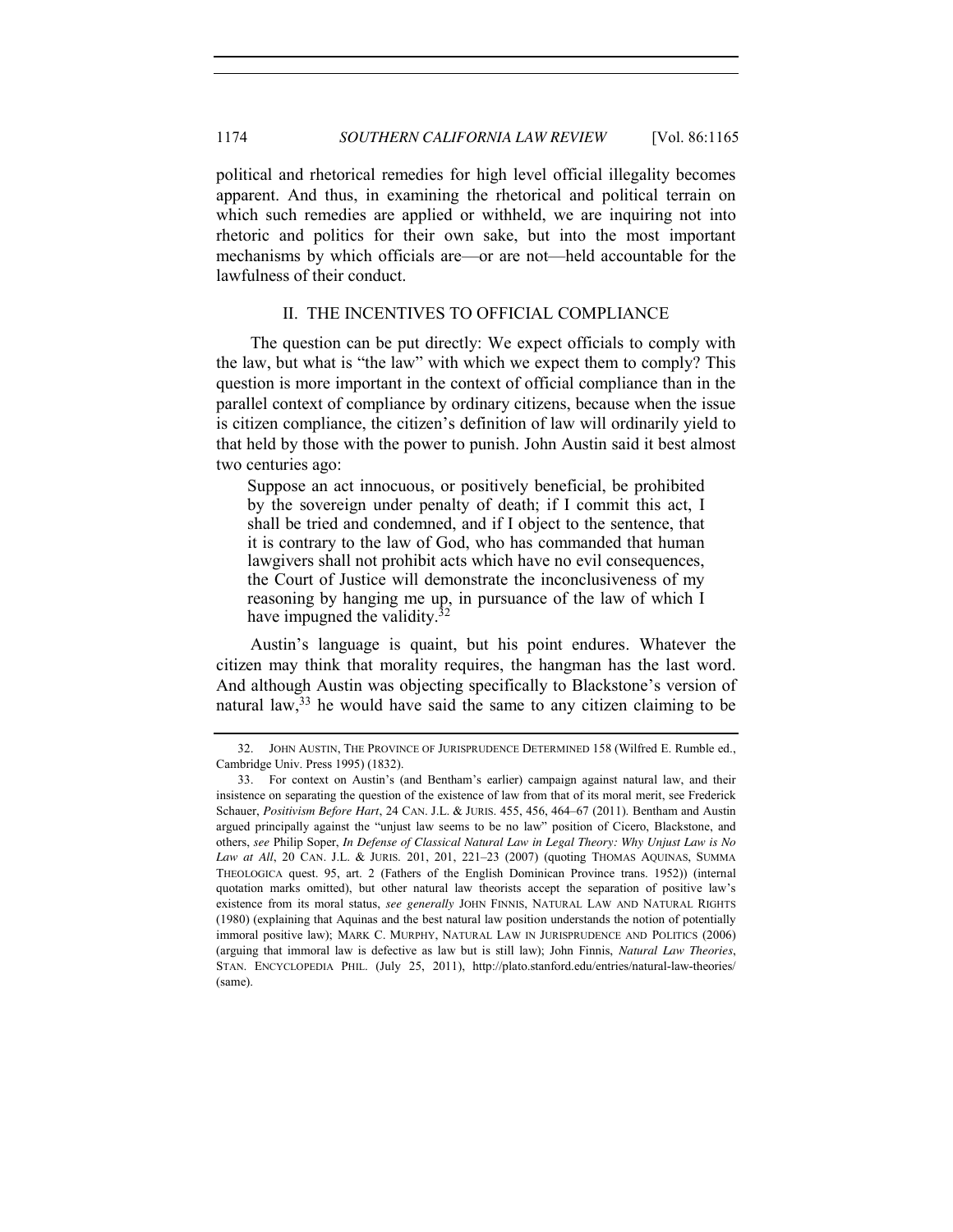acting under any other expansive conception of law. Indeed, it is part of the civil disobedience tradition that the disobedient typically expects to be punished for his or her acts,  $34$  often out of respect for the state and its authority, the aberrational immoralities of particular laws aside.<sup>35</sup> Even when their moral objections to the state are more pervasive, however, those who disobey the law for reasons of conscience understand that the law deploys its force in the service of its own conception of legitimacy, the citizen's potentially different conception notwithstanding.<sup>36</sup> From the law's own standpoint, as Austin recognized in the nineteenth century and King in the twentieth,<sup>37</sup> the nature of legality is not a matter for debate.

This is not to say that sorting out the conception of law that governs the ordinary citizen is an unimportant philosophical project; but from a crudely practical perspective, the citizen's conception will normally be subservient to the state's. In the everyday, nonphilosophical course of things, the state's power to impose sanctions makes its conception of law supreme. But when we turn from the citizen's legal compliance to the official's, different considerations come into play. Most importantly, formal penalties are often impossible for cases of official noncompliance. Sometimes a legal remedy is simply unavailable, as with a member of

<sup>34.</sup> *See* HEIDI M. HURD, MORAL COMBAT 274–75 (1999) (noting that justified law violation involves people who are "prepared to be punished for their disobedience"). *But see* Kent Greenawalt, *A Contextual Approach to Disobedience*, 70 COLUM. L. REV. 48, 69–71 (1970) (arguing that morally justified disobedience does not require accepting punishment).

<sup>35.</sup> Indeed, this is why Socrates accepted what he believed to be unjust punishment. *See* Richard H. Fallon, Jr., *Reflections on Dworkin and the Two Faces of Law*, 67 NOTRE DAME L. REV. 553, 579 n.124 (1992) ("Among the possible complicating factors, perhaps the most interesting is Joseph Raz's suggestion that conscientious citizens whose sense of personal identity is linked to their membership in a reasonably just society may have moral reasons, possibly rising to the level of a moral duty, to express their respect for the society through obedience to its laws." (citing JOSEPH RAZ, THE AUTHORITY OF LAW: ESSAYS ON LAW AND MORALITY 250–61 (1979))); Joel Feinberg, *The Right to Disobey*, 87 MICH. L. REV. 1690, 1690–91 (1989) ("[D]isobedience can be morally justified, but only when the weighty reasons that tend to support a moral duty of obedience are outweighed in a particular set of circumstances by even weightier reasons that support a moral duty . . . ."); Martha L. Minow, *Breaking the Law: Lawyers and Clients in Struggles for Social Change*, 52 U. PITT. L. REV. 723, 733 n.38 (1991) (defining civil disobedience as "knowing and deliberately unlawful protest undertaken in a public way with a willingness to accept official sanction"); Philip Soper, *Another Look at the Crito*, 41 AM. J. JURIS. 103, 104 (1996) (defending an interpretation of the Crito that supports the claim Socrates makes concerning the universal moral force of law). For the alternative view that Socrates accepted his punishment because it would demonstrate the injustice of his conviction, see Frances Olsen, *Socrates on Legal Obligation: Legitimation Theory and Civil Disobedience*, 18 GA. L. REV. 929, 929–31 (1984).

<sup>36.</sup> David Luban interprets much of King's *Letter from a Birmingham Jail* in this way. David Luban, *Difference Made Legal: The Court and Dr. King*, 87 MICH. L. REV. 2152, 2191–210 (1989).

<sup>37.</sup> *Id. See also* DAVID LYONS, ETHICS AND THE RULE OF LAW 73 (1984) ("The breach of a legal obligation constitutes a lapse or fault in the eyes of the law, but not necessarily in any other respect.").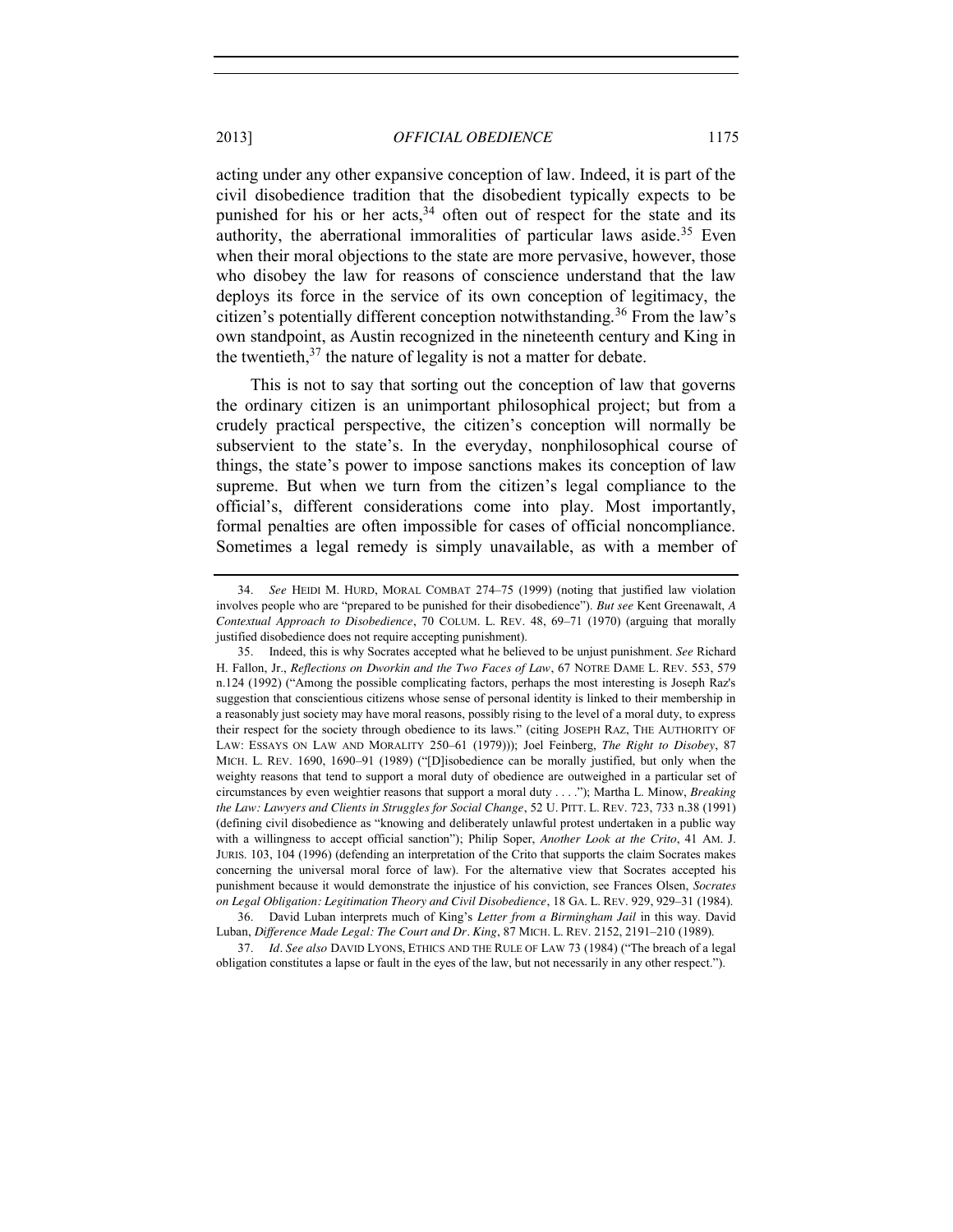<span id="page-11-1"></span><span id="page-11-0"></span>Congress who votes for a patently unconstitutional law.<sup>38</sup> At other times, officials are protected by absolute or qualified immunity from civil liability.<sup>39</sup> And even when formal enforcement is technically possible, various practical and political considerations often make the imposition of civil or criminal liability difficult. Of course, officials do go to prison for bribery and other forms of self-dealing illegality, but most constitutional and statutory constraints on official action are largely unenforced and unenforceable through the legal system's normal enforcement methods. Because formal sanctions are so often unavailable for official noncompliance, the conception of what constitutes the law adopted by the institutional mechanisms of formal enforcement within the legal system, therefore, becomes less dominant.

That official illegality is not often punishable by formal sanctions does not mean there are no sanctions at all. But now, the terrain has shifted. Official illegality is punished—or not—in the court of public opinion, not in the courthouse. In this court—one constituted by an amalgam of elite opinion, media commentary, the Internet, social media, interest groups, citizen beliefs, voting behavior, and much else—the actions of officials are evaluated, and when those evaluations are negative, the careers of officials are often ended or impeded.<sup>40</sup> Volumes have been devoted to the conceptualization and measurement of public opinion, $41$  but that would not be so were public opinion irrelevant. In a democracy, and even in many nondemocracies, public opinion matters, and thus, the ability of public opinion—however constituted and however measured—to distribute

<sup>38.</sup> Powell v. McCormack, 395 U.S. 486, 505 (1969). *See also* Doe v. McMillan, 412 U.S. 306, 312 (1973) (action against members of Congress for committee reports); Gravel v. United States, 408 U.S. 606, 621–22 (1972) (same for legislative aides); United States v. Johnson, 383 U.S. 169, 179 (1966) (same for floor speeches). *Cf.* United States v. Brewster, 408 U.S. 501, 528–29 (1972) (holding that legislative acts and motives are beyond judicial scrutiny, but that nonlegislative acts by legislators are not).

<sup>39.</sup> On official immunity generally, including questions about which officials are protected by which kinds of immunity for which acts, see generally JEFFRIES ET AL., *supra* note [29,](#page-8-0) and NAHMOD, *supra* not[e 29.](#page-8-0)

<sup>40.</sup> And, at times, the actions of officials are evaluated not in the court of public opinion, but still in political and not legal institutions, and thus in the "court" of a rival government institution, as when Congress evaluates the legality of actions of the president. Still, for example, whether and when Congress will prevail in this rivalry ultimately is a matter of public opinion.

<sup>41.</sup> For classic discussions of public opinion, see EDWARD L. BERNAYS, CRYSTALLIZING PUBLIC OPINION 87–98 (1923) (explaining the components of public opinion); V.O. KEY, JR., PUBLIC OPINION AND AMERICAN DEMOCRACY 3–25 (1961) (same); and WALTER LIPPMANN, PUBLIC OPINION 29 (1991) ("The pictures inside the heads of these human beings, the pictures of themselves, of others, of their needs, purposes, and relationship, are their public opinions."). Important academic journals include *Public Opinion Quarterly* and *Political Behavior*. For a sampling of contemporary methodological issues, see generally Symposium, *On Public Opinion*, DAEDALUS, Fall 2012.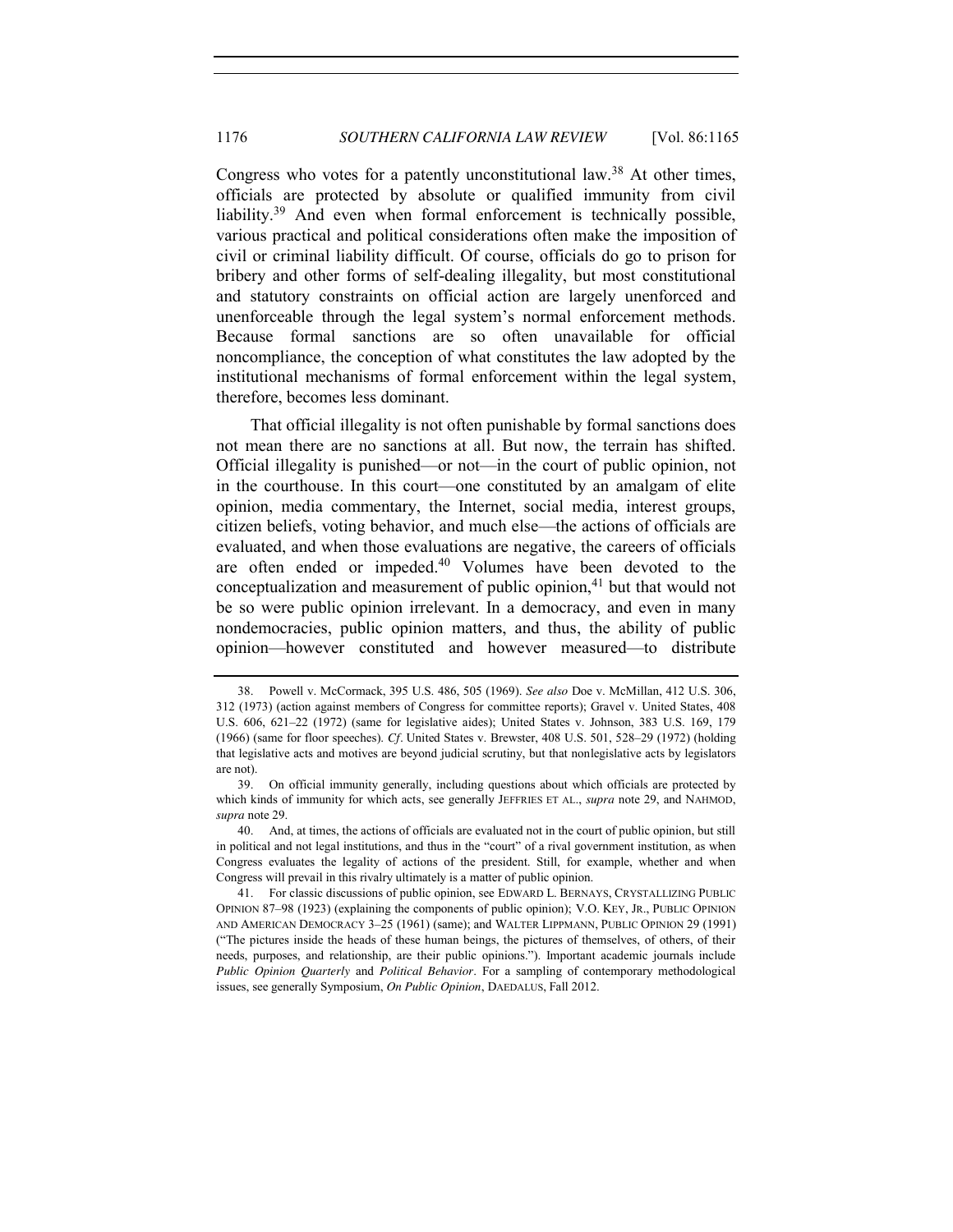rewards and penalties, especially to those who hold public office or aspire to it, is virtually a self-evident proposition.<sup>42</sup>

If public opinion is important, however, and if public opinion can impose penalties even when formal law cannot, the inquiry then turns to the criteria that the court of public opinion employs in determining whether and when to mete out its punishments. Which official actions are punished in the public and political arena, which are rewarded, and which are largely irrelevant? With formal legal sanctions largely off the table, the question of legal compliance is answered in the realm of politics, rhetoric, and the other determinants of public opinion. So if official illegality is sometimes subject to punishment in the court of public opinion,<sup>43</sup> and if officials naturally seek to avoid that punishment, then we can inquire into how officials who wish to avoid punishment for illegality in the court of public opinion seek to justify their actions.

When sanctions for illegality are determined by public opinion, Austin's analysis is inapt. The hangman no longer has the last word, because there is no hangman. Nor are there very many widely accepted criteria for determining which official illegalities will be condemned in public discourse and which will not. Against this background, the conception of law that undergirds claims of compliance or noncompliance becomes of overriding but often unrecognized significance. Most officials profess allegiance to the law, but the absence of any consensus on what "the law" means in this context makes many of these claims hollow. The issue is rarely disagreement about the application or interpretation of an

<sup>42.</sup> *See* Paul Burstein, *The Impact of Public Opinion on Public Policy: A Review and an Agenda*, 56 POL. RES. Q. 29, 29 (2003) ("[P]ublic opinion influences policy most of the time, often strongly.").

<sup>43.</sup> When and how official illegality is treated politically is a complex matter. For my own hypotheses, see generally Schauer, *Ambivalence About the Law*, *supra* note [27,](#page-7-0) at 13–14 (discussing how "American political tradition is replete with instances of Presidents, governors, cabinet officials, members of Congress, and countless less exalted officials and non-governmental leaders who have relatively shamelessly taken the position that immoral and at times simply unwise laws and legal decisions need not be considered binding when they conflict with what those officials and their constituents believe is moral necessity or wise policy"); Schauer, *The Political Risks (If Any) of Breaking the Law*, *supra* note [27,](#page-7-0) at 83, 98 (analyzing whether breaking the law is political risky for legislators and high executive officials who, for reasons of immunity or otherwise, are not subject to formal legal sanctions); Schauer, *When and How (If at All) Does Law Constrain Official Action?*, *supra*  note [27,](#page-7-0) at 797–99 (offering the hypothesis that although there is much talk about official obligation to the law, in fact, officials rarely obey the law just because it is the law, and are rarely politically punished for engaging in sanction free illegal actions). For purposes of this Essay, however, I make only the simple assumption that officials often wish to avoid explicit public acknowledgment of unlawful conduct.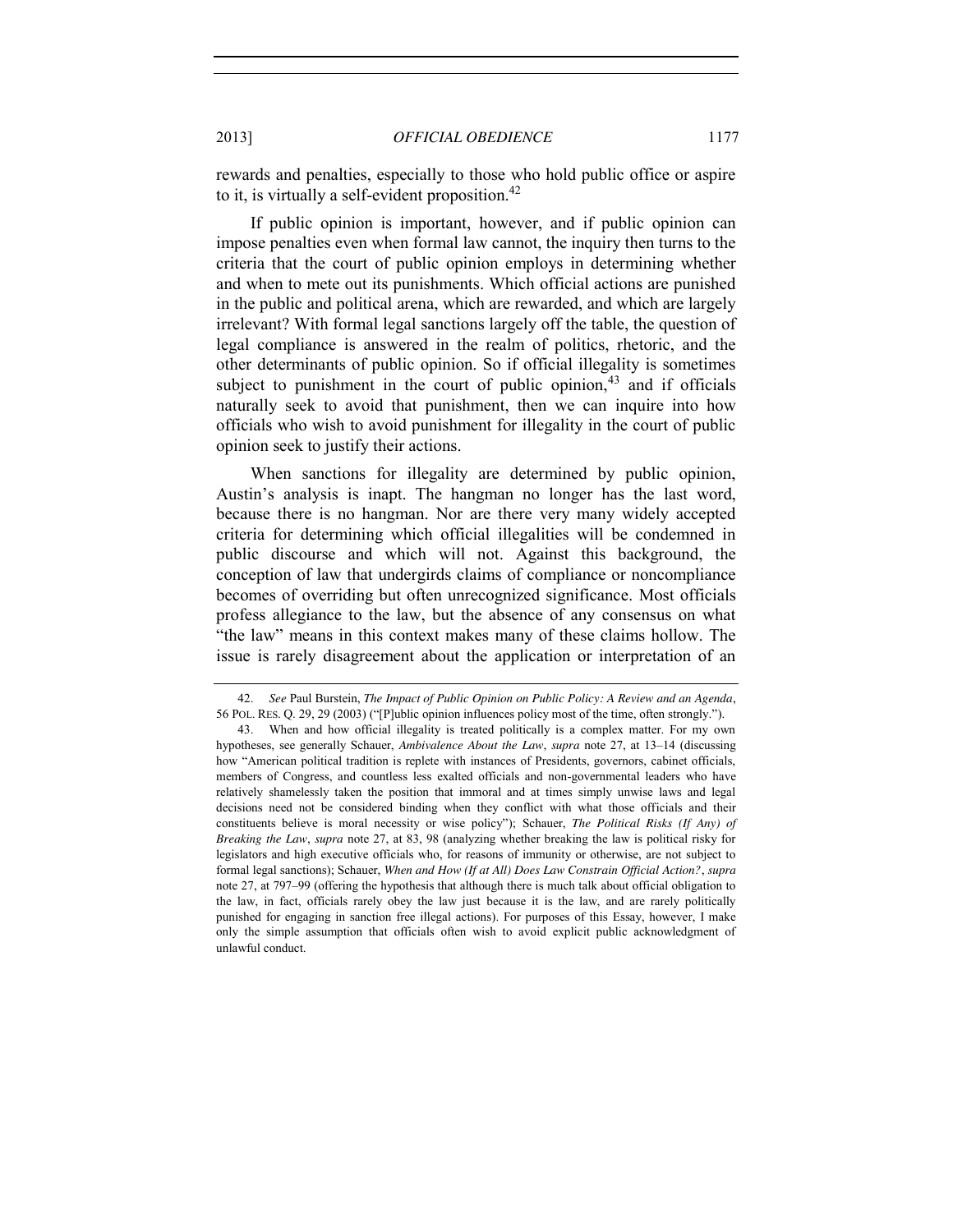accepted legal source.<sup>44</sup> More often, it is about what counts as law.

#### III. A FEW EXAMPLES

<span id="page-13-0"></span>Recall the Bush Administration's defense of its electronic surveillance of American citizens in apparent violation of the Foreign Intelligence Surveillance Act.45 Although the precise terms of the statute had seemingly been violated,<sup>46</sup> much of the administration's defense was couched in terms of legal justifications for superficially illegal actions. Those justifications included, inter alia, the supremacy of the president's constitutional commander-in-chief, executive, and emergency powers over the literal words of a statute, the presumed intentions of a post-9/11 Congress, and the implications of congressional authorization of military action against Al Qaeda.47 But the administration did not argue, even in the public arena, that moral, political, or pragmatic considerations might outweigh the law. Instead, it insisted that restricting "the law" to one statute was too constricted an understanding of the elements of law. Such an argument might not prevail in a court, but it seems to matter outside it. To the extent

<sup>44.</sup> This is not to say that there are never interpretive disagreements, for of course there are. Sometimes there are simply what appear to be brazen assertions of linguistically tenuous interpretations, as with the claim that withholding the salary of a member of Congress does not count as varying it for purposes of the 27th Amendment. *See* Scott Bomboy, *27th Amendment Gets Publicity in Budget Battle*, YAHOO! NEWS (Jan. 22, 2013, 11:15 AM), http://news.yahoo.com/27th-amendmentgets-publicity-budget-battle-111609688.html.

<sup>45.</sup> *See supra* text accompanying not[e 19.](#page-4-0)

<sup>46.</sup> *See In re* Nat'l Sec. Agency Telecomms. Records Litig., 700 F. Supp. 2d 1182, 1195–97 (N.D. Cal. 2010) (estopping defendants from arguing the existence of a Foreign Intelligence Surveillance Act warrant based on defendant's failure to produce evidence of the warrant), *aff'd in part, rev'd in part sub nom.* Al-Haramain Islamic Found., Inc. v. Obama, 705 F.3d 845 (9th Cir. 2012); ACLU v. NSA, 438 F. Supp. 2d 754, 779–80 (E.D. Mich. 2006), *rev'd on other grounds*, 493 F.3d 644 (6th Cir. 2007); Heidi Kitrosser, *It Came from Beneath the Twilight Zone: Wiretapping and Article II Imperialism*, 88 TEX. L. REV. 1401, 1433 (2010) (describing circumvention of FISA statute); Wesley MacNeil Oliver, *America's First Wiretapping Controversy in Context and as Context*, 34 HAMLINE L. REV. 205, 254–57 (2011) (explaining inconsistencies between Bush Administration's wiretapping and requirements of the FISA statute); Adrienne Ratner, Note, *Warrantless Wiretapping: The Bush Administration's Failure to Jam an Elephant into a Mousehole*, 37 HASTINGS CONST. L.Q. 167, 182–90 (2009) (same).

<sup>47.</sup> *See Legal Authorities Supporting the Activities of the National Security Agency Described by the President*, U.S. Dep't Justice, Jan. 19, 2006, at 6–10, 23–41, *available at* http://www.justice.gov/opa/whitepaperonnsalegalauthorities.pdf (supporting domestic electronic surveillance); JOHN YOO, WAR BY OTHER MEANS: AN INSIDER'S ACCOUNT OF THE WAR ON TERROR 119–22 (2006) (arguing that various constitutional provisions justified domestic electronic surveillance); Kitrosser, *supra* note [46,](#page-13-0) at 1406–07 (describing the administration's constitutional claims); Gary Lawson, *What Lurks Beneath: NSA Surveillance and Executive Power*, 88 B.U. L. REV. 375, 383–91 (2008) (arguing that the Vesting Clause justifies the administration's actions); Oliver, *supra* not[e 46,](#page-13-0) at 253–60 (describing the administration's constitutional claims); Ratner, *supra* note [46,](#page-13-0) at 172 (same).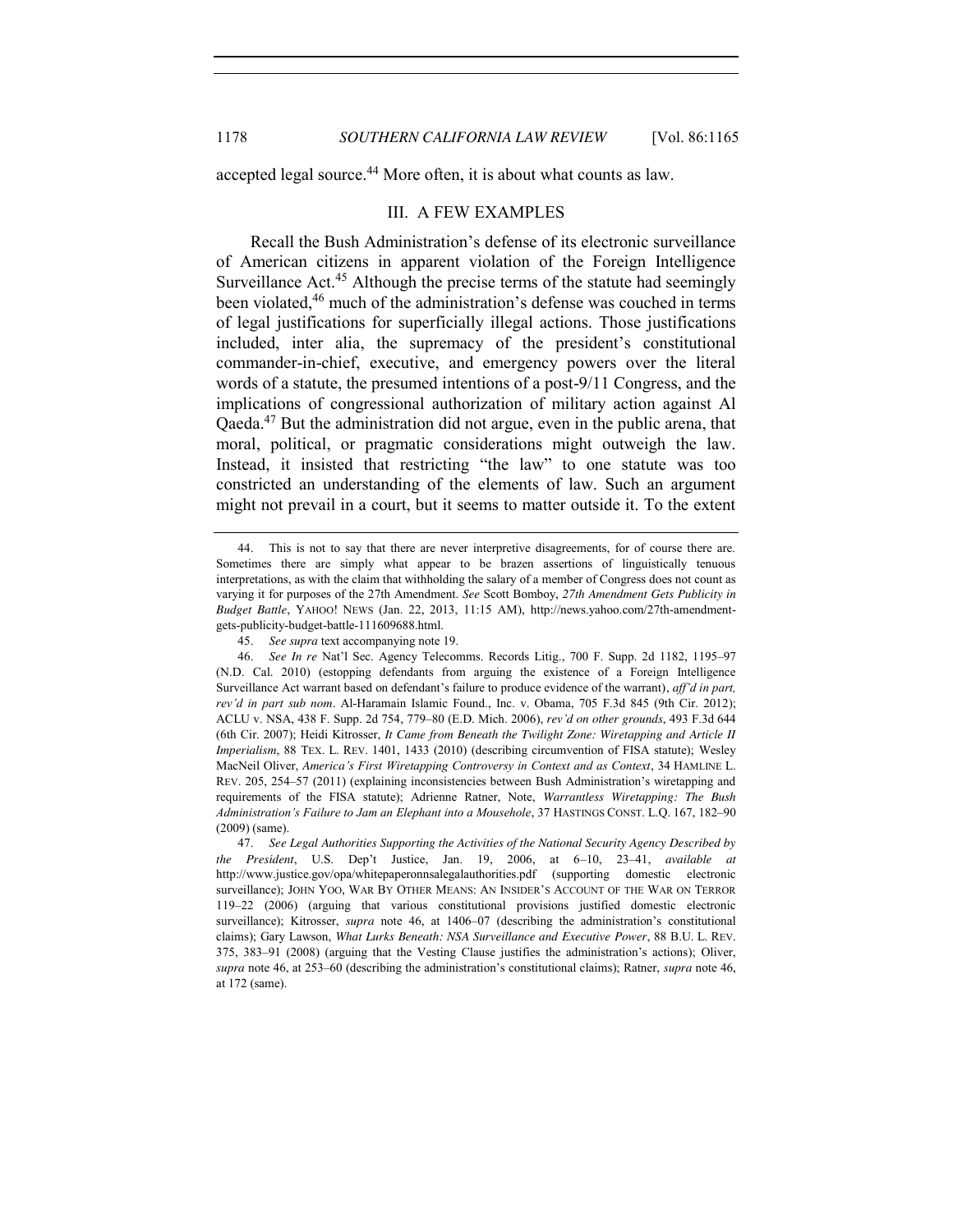that a claim to be acting legally resonates with the public even if not to a judge, the public opprobrium for acting unlawfully may well be lessened. When officials are concerned that their actions will be perceived as lawful, technical illegality as perceived by a court aside, they have reason to offer an understanding of law that may diminish the public perception of illegality.

<span id="page-14-2"></span><span id="page-14-1"></span>The rhetorical and political strategy of converting the narrowly illegal into the broadly legal seems to have scant political incidence.<sup>48</sup> The Bush Administration used a broad conception of law to justify its contravention of the specific words of the Foreign Intelligence Surveillance Act, but the Obama Administration did much the same with respect to the War Powers Resolution.49 In defending what seemed to many commentators a clear violation of the resolution in deploying drones in Libya without the need for approval by Congress,  $50$  the Obama Administration did not contend that the violation was justified on moral, political, or pragmatic grounds. Instead, its principal argument was that its actions did not count as "hostilities" under the terms of the resolution, $51$  and supported that argument with a conception of law that relied heavily on historical practice as a source of law<sup>52</sup>—a broader conception of the domain of valid legal

52. *See Libya Hearing*, *supra* not[e 51,](#page-14-0) at 9.

<span id="page-14-0"></span><sup>48.</sup> Indeed, neither legality nor illegality seem to be the special province of one or another political party or perspective. *See* Frederick Schauer, *Is Legality Political?*, 53 WM. & MARY L. REV. 481, 483–84 (2011) ("[A]voidance of the law in the service of what are perceived to be sound political, policy, or moral goals appears at first glance to have little political valence.").

<sup>49.</sup> *See supra* not[e 31](#page-8-1) and accompanying text.

<sup>50.</sup> *See* Louis Fisher, *Military Operations in Libya: No War? No Hostilities?*, 42 PRES. STUD. Q. 176, 180–83 (2012) (charging the Obama Administration with defying the plain words of the War Powers Resolution); Trevor W. Morrison, *Libya*, *"Hostilities," the Office of Legal Counsel, and the Process of Executive Branch Legal Interpretation*, 124 HARV. L. REV. F. 62, 62–63 (2011) (same); Bruce Ackerman, *Legal Acrobatics, Illegal War*, N.Y. TIMES, June 21, 2011, at A27 (arguing that disregard to the War Powers Resolution lacked a "solid legal foundation"); Bruce Ackerman & Oona Hathaway, *Obama's Illegal War*, FOREIGN POL'Y (June 1, 2011), http://www.foreignpolicy.com/articles/2011/06/01/obamas\_illegal\_war (same).

<sup>51.</sup> This was part of the claim made by Harold Koh, Legal Adviser to the State Department, before the Senate Foreign Relations Committee. *Libya and War Powers: Hearing Before the S. Comm. on Foreign Relations*, 112th Cong. 12–16 (2011) [hereinafter *Libya Hearing*], *available at*  http://www.fas.org/irp/congress/2011\_hr/libya.pdf (statement of Hon. Harold Koh, Legal Adviser, U.S. Dep't State). And the claim was based not only on the administration's understanding of the meaning of the word "hostilities," but also on the argument that, especially in foreign relations and national security, past historical practice is a valid source of law. On the status as law of historical practice, see Curtis A. Bradley & Trevor W. Morrison, *Historical Gloss and the Separation of Powers*, 126 HARV. L. REV. 411, 417–32 (2012) [hereinafter Bradley & Morrison, *Historical Gloss*]. On whether actual practice evolving out of the "push and pull of the political process" counts as law, see Curtis A. Bradley & Trevor W. Morrison, Essay, *Presidential Power, Historical Practice, and Legal Constraint*, 113 COLUM. L. REV. 1097, 1099–100 (2013) [hereinafter Bradley & Morrison, *Presidential Power, Historical Practice, and Legal Constraint*].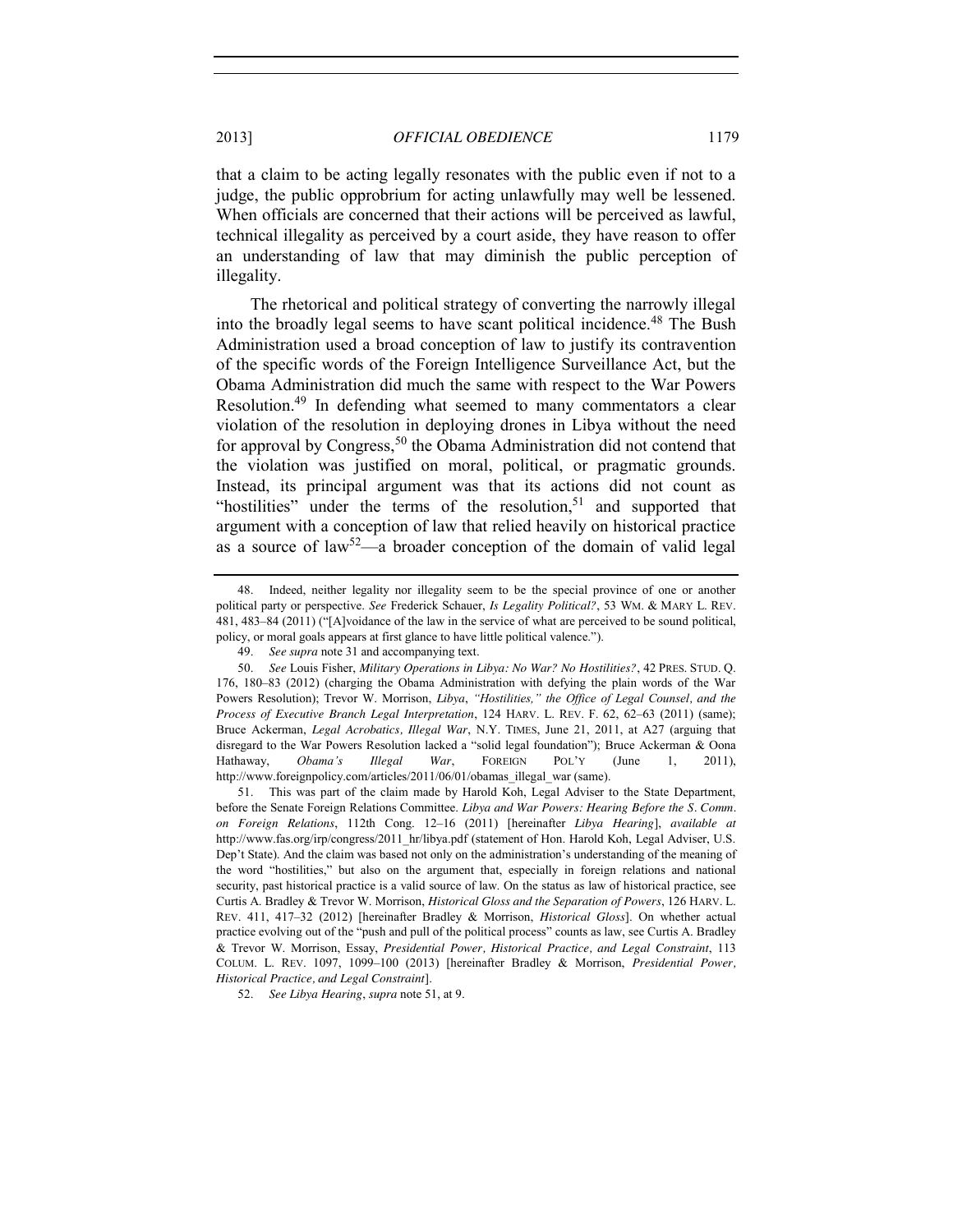<span id="page-15-0"></span>sources than the one used by those who accused the administration of acting unlawfully.<sup>53</sup>

The strategy of defining law broadly in order to make the superficially unlawful appear legal has a distinguished history. Lincoln's defense of his unwillingness to enforce the *Dred Scott* decision<sup>54</sup> was not based on the quite good argument that the profound immorality of slavery overrode the requirements of positive law, but rather on a broader conception of law that included the president's own power to interpret the Constitution for purposes of his own decisions.<sup>55</sup> For Lincoln, disregard (or even disobedience) of *Dred Scott* was not a question of disregarding the law, but of understanding the law more widely than his opponents. So too with generations of departmentalists after Lincoln, who, in disregarding Supreme Court decisions, have claimed not to be challenging the law, but to be operating under a conception of law broader than that of their narrowly focused critics.<sup>56</sup>

<span id="page-15-1"></span>Long after Lincoln, Ronald Dworkin used a different aspect of the law of slavery to begin developing his own expanded conception of the components of law. Criticizing those judges who had enforced the Fugitive Slave Laws despite their own alleged belief in the immorality of those laws, Dworkin observed that these judges had rejected a theory of law

<sup>53.</sup> In fact, the conception of law that was employed was especially broad because the administration did not even rely on congressional acquiescence in those past practices. *See* Bradley & Morrison, *Historical Gloss*, *supra* note [51,](#page-14-0) at 459; Bradley & Morrison, *Presidential Power, Historical Practice, and Legal Constraint*, *supra* not[e 51,](#page-14-0) at 1105–07.

<sup>54.</sup> Scott v. Sandford, 60 U.S. 393, 393 (1856), *superseded by constitutional amendment*, U.S. CONST. amend. XIII.

<sup>55.</sup> ABRAHAM LINCOLN, *Sixth Debate with Stephen A. Douglas at Quincy, Illinois*, *in* 3 THE COLLECTED WORKS OF ABRAHAM LINCOLN 245, 255 (Roy P. Basler ed., 1953); Abraham Lincoln, *First Inaugural Address—Final Text*, *in* 4 THE COLLECTED WORKS OF ABRAHAM LINCOLN, *supra*, at 262, 268. Lincoln's position has, of course, become a central tenet in the departmentalist canon. *See, e.g.*, KEITH E. WHITTINGTON, POLITICAL FOUNDATIONS OF JUDICIAL SUPREMACY: THE PRESIDENCY, THE SUPREME COURT, AND CONSTITUTIONAL LEADERSHIP IN U.S. HISTORY 22–24 (2007); Sanford Levinson, *Could Meese Be Right This Time?*, 61 TUL. L. REV. 1071, 1073 (1987); Edwin Meese III, *The Law of the Constitution*, 61 TUL. L. REV. 979, 984 (1987); Thomas W. Merrill, *Judicial Opinions as Binding Law and as Explanations for Judgments*, 15 CARDOZO L. REV. 43, 47 (1993); Saikrishna Prakash & John Yoo, *Against Interpretive Supremacy*, 103 MICH. L. REV. 1539, 1547 (2005) (reviewing LARRY D. KRAMER, THE PEOPLE THEMSELVES: POPULAR CONSTITUTIONALISM AND JUDICIAL REVIEW (2004)).

<sup>56.</sup> Thus, I include within the notion of an expanded conception of law an expanded conception of whose interpretations of law are considered authoritative. *See* Jennifer Mason McAward, *Congress's Power to Block Enforcement of Federal Court Orders*, 93 IOWA L. REV. 1319 (2008) (discussing the role of Congress in constitutional interpretation); Michael Stokes Paulsen, *The Most Dangerous Branch: Executive Power to Say What the Law Is*, 83 GEO. L.J. 217 (1994) (discussing the role of the executive branch in constitutional interpretation).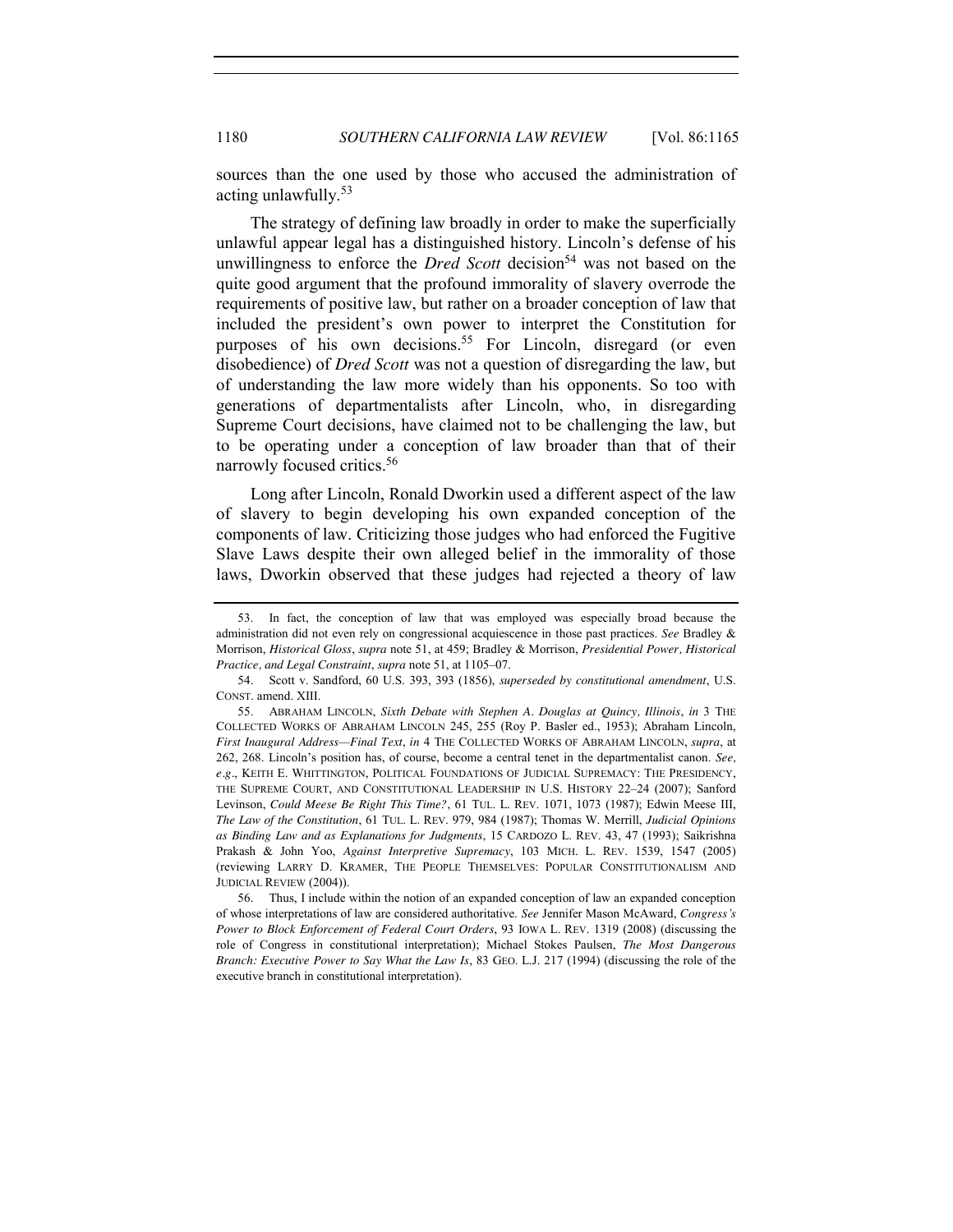according to which "the law of a community consists not simply in the discrete statutes and rules that its officials enact but in the general principles of justice and fairness that these statutes and rules, taken together, presuppose by way of implicit justification."<sup>57</sup>

<span id="page-16-1"></span>Given Dworkin's jurisprudential and philosophical commitments, his focus on justice and fairness as existing inside law is expected, but others may bring into law's domain different considerations that some would consider extralegal. Some of the arguments noted above substitute principles of national security or emergency avoidance for justice and fairness, for example, but nonetheless implicitly adopt the Dworkinian approach of including broad background principles, and not necessarily legal principles in the narrow sense of "legal," within a more capacious understanding of law.<sup>58</sup> Similarly, if public policy is itself part of law, as some Legal Realists believed,<sup>59</sup> and as most so-called legal pragmatists believe,  $60$  then departing from the strict words of the most immediately applicable formal rule in order better to serve public policy is no longer an extralegal act, but is simply a matter of applying the law broadly understood.61 And when the mythical Justice Foster in Lon Fuller's *The* 

<span id="page-16-0"></span><sup>57.</sup> Ronald M. Dworkin, *The Law of the Slave-Catchers*, TIMES LITERARY SUPPLEMENT, Dec. 5, 1975, at 1437 (reviewing ROBERT COVER, JUSTICE ACCUSED: ANTISLAVERY AND THE JUDICIAL PROCESS (1975)).

<sup>58.</sup> *See supra* text accompanying notes [11](#page-2-0)–[12.](#page-3-1) Consider also Justice Jackson's famous observation that the Constitution is not a "suicide pact." Terminiello v. City of Chi., 337 U.S. 1, 37 (1949) (Jackson, J., dissenting). Justice Jackson used the phrase to suggest that anarchy avoidance was itself a legal consideration, and it has since been deployed to imply a background principle of national security that has legal significance in interpreting and, at times, outweighing more specifically designated constitutional rights. *See* Aptheker v. Secretary of State, 378 U.S. 500, 509 (1964) (unconstitutionality of Subversive Activities Control Act of 1950, 50 U.S.C. § 785 (repealed 1993)); Kennedy v. Mendoza-Martinez, 372 U.S. 144, 160 (1963) (Nationality Act of 1940, 28 U.S.C. § 2282 (repealed 1976)); Am. Commc'ns Ass'n, CIO v. Douds, 339 U.S. 382, 408 (1950) (Labor Management Relations Act of 1947, 29 U.S.C. § 159(h)); RICHARD A. POSNER, NOT A SUICIDE PACT: THE CONSTITUTION IN A TIME OF NATIONAL EMERGENCY 68–71 (2006) (discussing the unconstitutionality of President Truman's seizure of steel industry operations in *Youngstown Sheet & Tube Co. v. Sawyer*, 343 U.S. 579, 614 (1952)). Jackson himself was hardly of one mind on the issue, and noted in his famous opinion in *Youngstown* that "[s]uch power either has no beginning or it has no end. If it exists, it need submit to no legal restraint. I am not alarmed that it would plunge us straightway into dictatorship, but it is at least a step in that wrong direction." *Youngstown*, 343 U.S. at 653 (Jackson, J., concurring).

<sup>59.</sup> Most obviously, Karl Llewellyn. *See* Frederick Schauer, *Editor's Introduction* to KARL N. LLEWELLYN, THE THEORY OF RULES 1, 1–4, 26 (Frederick Schauer ed., 2011) (discussing Llewellyn's influence on legal thought); WILLIAM TWINING, KARL LLEWELLYN AND THE REALIST MOVEMENT 87– 371 (1973).

<sup>60.</sup> *See supra* note [25](#page-6-0) and accompanying text.

<sup>61.</sup> For descriptions of a number of other contemporary examples in which the executive branch used "practical" or "all things considered" arguments to press against or contradict a formal legal rule, see David Pozen, *Congressional Sclerosis and Constitutional Countermeasures*, *prepared for* Columbia Law School Workshop on "Are Government Institutions Constrained By Law?" (Apr. 9, 2013). Pozen's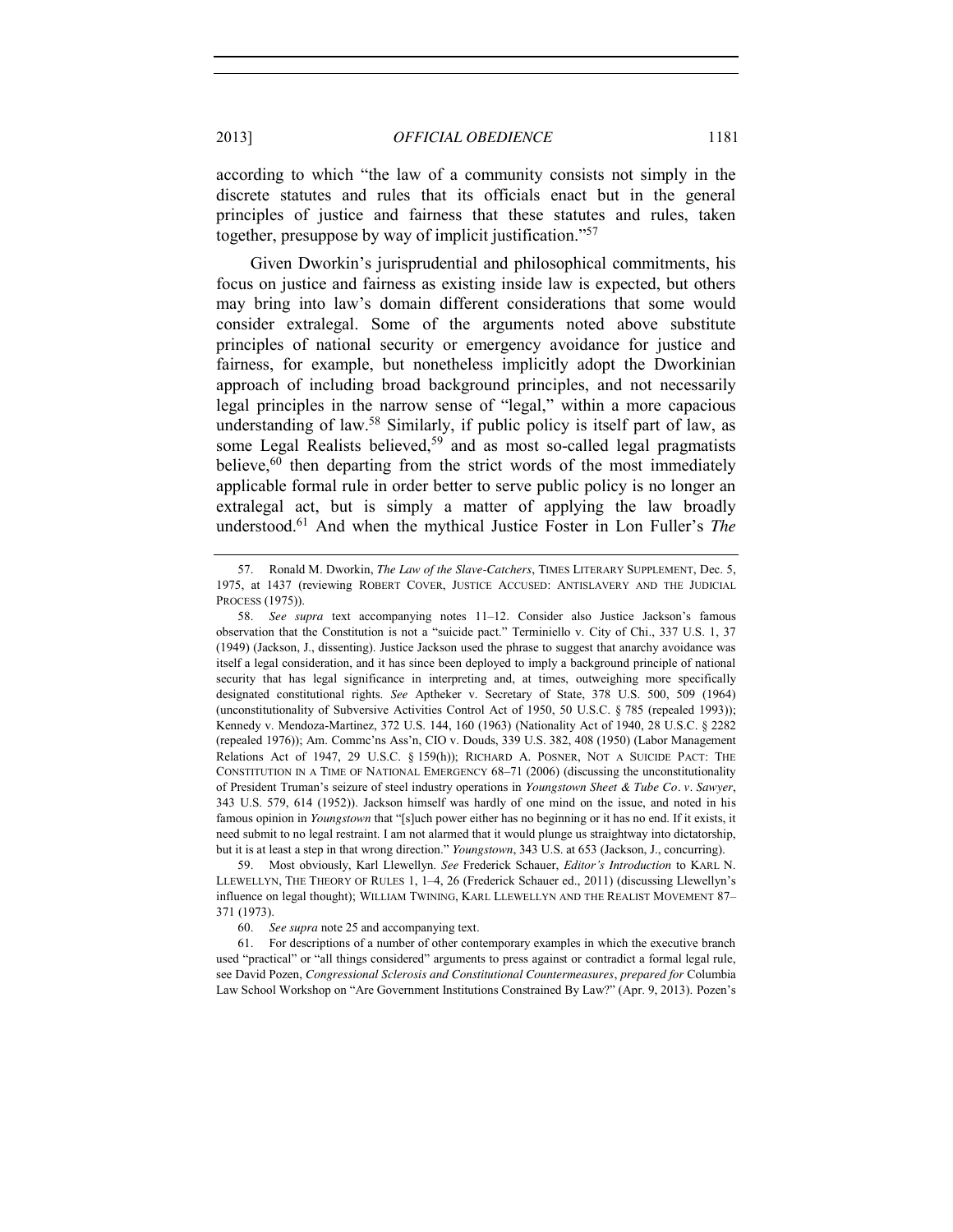*Case of the Speluncean Explorers* voted to free the defendants because not doing so would be unreasonable<sup>62</sup> and a rejection of common sense,  $63$  he did not suggest that reasonableness and departure from common sense could override the law. Instead, he argued that the demands of reasonableness and common sense were themselves part of the law, contrary indications of specific legal rules notwithstanding.<sup>64</sup>

<span id="page-17-0"></span>Finally, consider the recent academic debates about the role of executive branch lawyers. In suggesting that the Office of Legal Counsel insufficiently safeguards legality from the president's policy and political goals, Bruce Ackerman has identified what he believes is the "politicization" of that office and also the Office of White House Counsel.65 But partly in response to Ackerman (and others), and partly as a component of more encompassing positions about the constitutional dimensions of separation of powers, Richard Fallon and Richard Pildes have each questioned separating law from politics, urging an understanding of law that includes the very politics that Ackerman decries.<sup>66</sup> Without

65. BRUCE ACKERMAN, THE DECLINE AND FALL OF THE AMERICAN REPUBLIC 19, 34, 87–88, 106 (2010); Bruce Ackerman, *Lost Inside the Beltway: A Reply to Professor Morrison*, 124 HARV. L. REV. F. 13, 14–15, 26–35 (2011). Ackerman's claims have been challenged. *See* Trevor W. Morrison, Book Review, *Constitutional Alarmism*, 124 HARV. L. REV. 1688, 1691–94 (2011) [hereinafter Morrison, *Constitutional Alarmism*] ("His twin claims—that the executive branch is on the verge of lawlessness, and that only something like the Supreme Executive Tribunal can save it—thus deserve serious engagement. Ultimately, however, neither claim succeeds."); Morrison, *supra* note [50,](#page-14-1) at 62–65 ("[A]lthough the Administration's reported decisionmaking process on the 'hostilities' question might seem to support Ackerman's broader argument, the fallout from the decision underscores the costs to any presidential administration of departing from the traditional processes of executive branch legal interpretation."). But nothing in this Essay turns on the underlying merits of the descriptive aspects of the respective positions in the debate between Ackerman and Morrison about Office of Legal Counsel independence. A useful commentary on the debate, including a discussion of "political lawyers," is David Fontana, *Executive Branch Legalisms*, 126 HARV. L. REV. F. 23, 28–34 (2012). But insofar as this is also a debate about the role of politics in law, and the role of politics in what the public understands law to be, and the role of politics in the public understanding of the word "law," then this Essay is, in part, a peripheral contribution to that debate.

66. Richard H. Pildes, Book Review, *Law and the President*, 125 HARV. L. REV. 1381, 1408–16 (2012) (reviewing ERIC A. POSNER & ADRIAN VERMEULE, THE EXECUTIVE UNBOUND: AFTER THE MADISONIAN REPUBLIC (2010)); Richard Fallon, *Sensible and Nonsensical Skepticism About Whether Officials Are Constrained by Law*, *prepared for* Columbia Law School Workshop, *supra* note [61.](#page-16-0) *See also* Morrison, *Constitutional Alarmism*, *supra* note [65,](#page-17-0) at 1747 ("Especially when the institutional

argument, that some actions may become (sort of) lawful by virtue of precipitating congressional action that may itself have been constitutionally problematic, is a good exposition of the way in which different conceptions of law become weapons in political or policy debates.

<sup>62.</sup> Lon L. Fuller, *The Case of the Speluncean Explorers*, 62 HARV. L. REV. 616, 624 (1949).

<sup>63.</sup> *Id.* at 620, 644.

<sup>64.</sup> Like the Realists, Fuller was concerned with courts and judges more than with the role of legality in public discourse, *id.* at 624, but we can see how the same arguments could be used in extrajudicial public debate.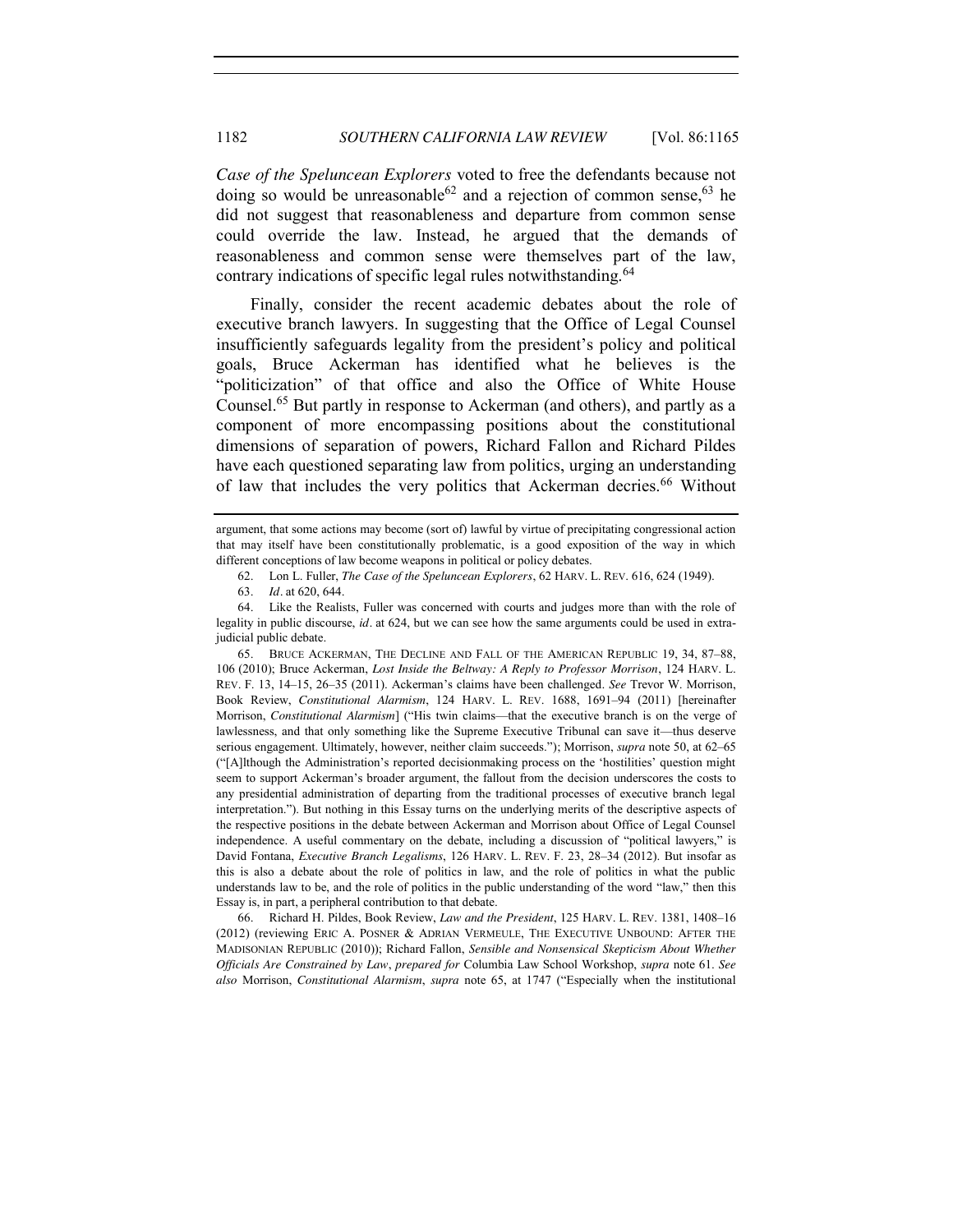taking sides about who has the better of the argument on normative grounds, it is clear that the two sides are adopting different conceptions of the realm of law, with one including much of the political that the other excludes. If this is a debate about legality, the two sides, by adopting different definitions of law, turn out to be talking past each other.

## IV. STRATEGIES OF RECONCILIATION

These broad conceptions of law can be seen as components of what we can call reconciliation strategies. Conflicts between law and morality $67$ have been around since *Antigone*, <sup>68</sup> but reconciliation strategies seek to show that there is actually compatibility even where others find conflict, and so too with the analogous conflicts between law and politics, law and policy, and law and security.<sup>69</sup> By rejecting a conception of law limited to statutes, reported cases, and the other components of first stage law,  $70$ reconciliation strategies use a broadened conception of law to admit morality, policy, and even politics into law, thereby dissolving what would otherwise be a conflict.

In using a wide conception of law to eliminate what others see as conflicts, reconciliation strategies curiously circumvent the classical arguments for civil disobedience. Thoreau's plea for civil disobedience, premised on the immorality of tax laws supporting slavery and the Mexican War, necessarily presupposed that law was a morality-independent concept.71 For Thoreau, morality was complex, but his conception of law was simple and straightforward. The laws supporting slavery and taxation were official edicts, enforced by the coercive apparatus of the state. Thus, they were law. So too with the status of the colonial laws in India and South Africa that Gandhi understood himself to be violating.<sup>72</sup> Martin

location is the White House, politics has a legitimate place in the law."); H. Jefferson Powell, Book Review, *The Province and Duty of the Political Departments*, 65 U. CHI. L. REV. 365, 385 (1998) ("[P]olitics and law, are not rigid, mutually exclusive categories.").

<sup>67.</sup> *See generally* GREENAWALT, s*upra* note [8](#page-1-0) (discussing the conflicting claims of law and morality from the perspective of those who must choose whether to obey the law and those who make and apply the laws).

<sup>68.</sup> SOPHOCLES, ANTIGONE (F. Storr trans., 1912).

<sup>69.</sup> Jeffrey Brand-Ballard calls these approaches, conflating the morally bad with the legally incorrect, "Panglossian." JEFFREY BRAND-BALLARD, LIMITS OF LEGALITY: THE ETHICS OF LAWLESS JUDGING 86–88 (2010). Although focused on judging, Brand-Ballard's book is useful on official obedience generally, as is Adam Shinar, *Dissenting from Within: Why and How Public Officials Resist the Law*, 40 FLA. ST. U. L. REV. 601 (2013).

<sup>70.</sup> Gavison, *supra* not[e 13,](#page-3-0) at 30–31.

<sup>71.</sup> Thoreau, *supra* not[e 5.](#page-1-1)

<sup>72.</sup> GANDHI, *supra* not[e 6,](#page-1-2) at 73–75.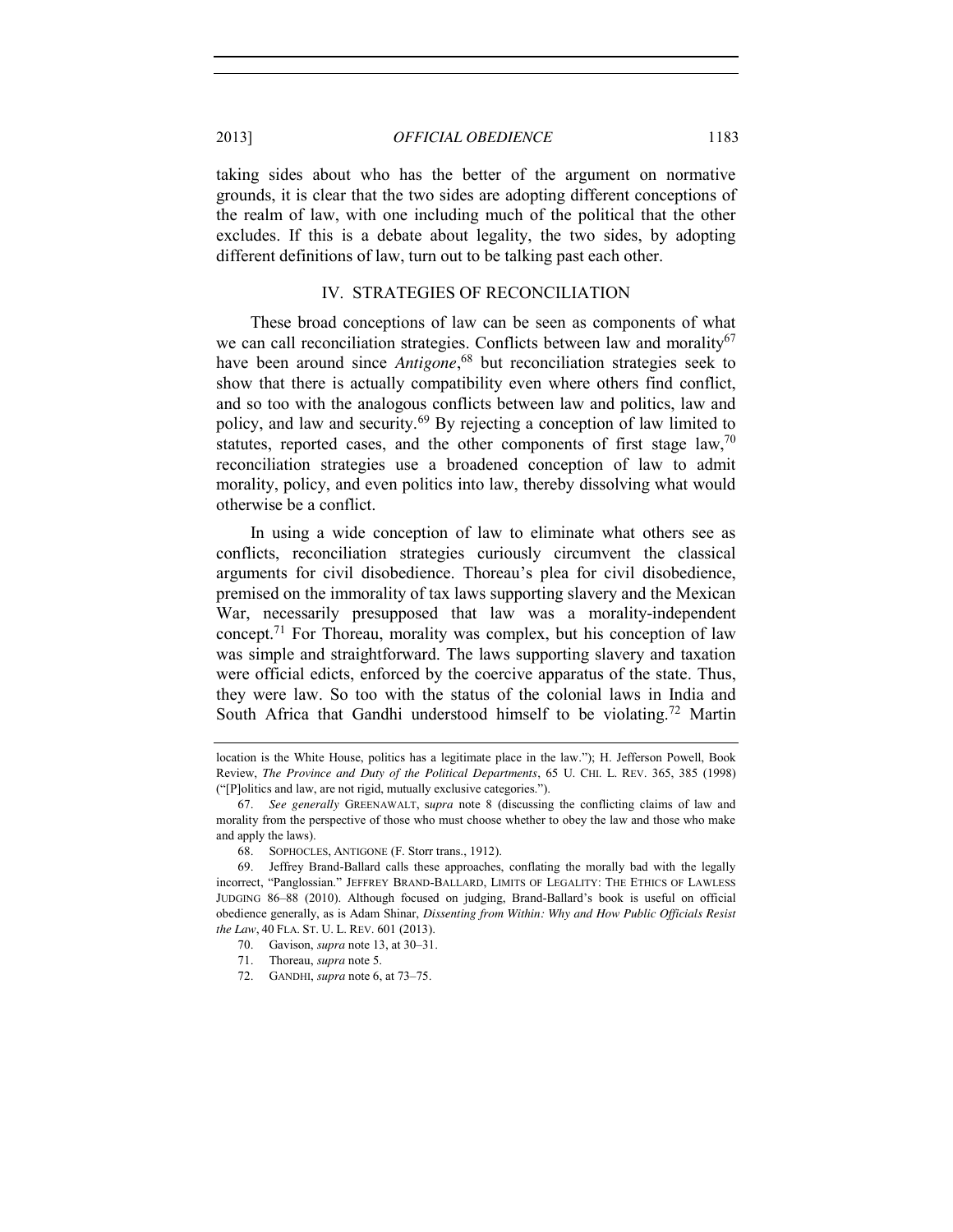Luther King's justification for defying the laws of Alabama was more complex because he relied in part on the classical natural law claim that an unjust law simply was not law.<sup>73</sup> But he also acknowledged that the laws he violated were indeed laws, albeit immoral ones, thus grounding what King perceived to be the moral obligation to violate them.<sup>74</sup> For Thoreau, for Gandhi, and in part for King, therefore, the status as "law" of the laws they violated was not a function of their moral value. Indeed, were it otherwise, their arguments, along with those of history's other civil disobedients, would be incomprehensible because insisting on the moral necessity of violating a law whose legal status is dependent on its moral acceptability is self-contradictory. And so Thoreau, Gandhi, and King—like Bertrand Russell and the suffragettes—were Austinians, understanding law as the command of the sovereign backed by the threat of force, with morality playing no role in defining law.

<span id="page-19-0"></span>Against Thoreau, Gandhi, and Austin, among many others, those who adopt reconciliation strategies claim that law and morality (or policy) can be reconciled in most cases, thereby eliminating what seems on the surface to be the argument for disobedience.<sup>75</sup> Sometimes the reconciliation strategy will be based on a version of the kinds of natural law claims made by Cicero, Blackstone, and Fuller. These natural law claims, although not typical of modern natural law theory, hold moral acceptability to be an essential property of law, causing what looks like law to become nonlaw because of its immorality.<sup>76</sup> At other times, a reconciliation strategy will be premised on a conception of interpretive responsibility, as with Lincoln and members of Congress voting for laws that the courts had held to be plainly unconstitutional.77 And occasionally reconciliation will be based on the view that limiting the idea of law simply to first stage law is, as a descriptive matter, simply too constricted an understanding of what is to count as law.78

<sup>73.</sup> King, *Letter from Birmingham City Jail*, *supra* not[e 7,](#page-1-3) at 295.

<sup>74.</sup> *Id.* at 299.

<sup>75.</sup> In a different context, note Jenny E. Carroll, *The Jury's Second Coming*, 100 GEO. L.J. 657, 657 (2012) [hereinafter Carroll, *The Jury's Second Coming*] ("Properly understood, jury nullification is not an act of extralegal rebellion but rather the moment when citizen jurors lend meaning to the law through their interpretation."), and Jenny E. Carroll, *Nullification as Law*, 102 GEO. L.J. (forthcoming 2014) [hereinafter Carroll, *Nullification as Law*], *available at* http://ssrn.com/abstract=2190703 (arguing that nullification of law is part of law itself. Plainly this is a reconciliation approach, the effect of which is to make nullification of law not really nullification at all).

<sup>76.</sup> *See supra* not[e 33](#page-9-0) and accompanying text.

<sup>77.</sup> *See supra* text accompanying notes [53,](#page-15-0) [56.](#page-15-1)

<sup>78.</sup> For a discussion of the complexities of disobedience, see DWORKIN, JUSTICE IN ROBES, *supra* not[e 11,](#page-2-0) at 13–18.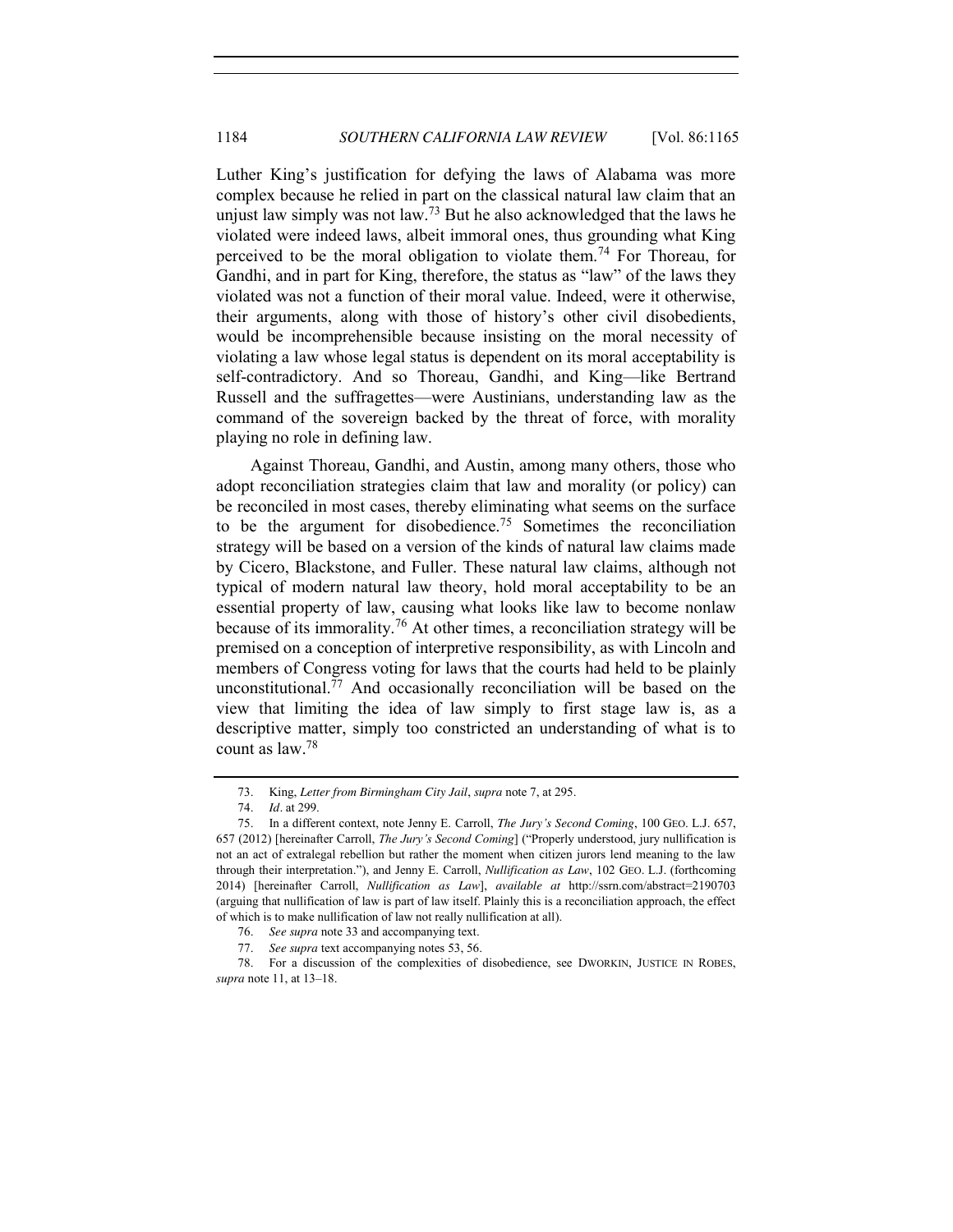This latter approach is presented in sophisticated form by Ronald Dworkin. Recall his perspective on the judges who enforced the Fugitive Slave Laws.79 Dworkin criticized them in multiple ways, but especially on the grounds that the judges had made a legal error in not understanding that principles of justice and fairness were part of the law, no less than the specific statutes with which those principles might conflict. For Dworkin, law is comprised not simply of statutes and enacted rules, but a complex matrix of statutes, rules, and deeper principles infusing the entire system. Although this matrix, even when best and most charitably interpreted, might in theory compel an outcome inconsistent with basic moral principles, Dworkin admits such possibilities are, for him, rare. <sup>80</sup> Far more often, Dworkin believes the good judge will find a legally justified outcome that will not require the judge to face the law versus morality dilemma that inspires civil disobedience, at least in a system more or less just as a whole.

Dworkin would bridle at characterizing his understanding of judicial responsibility as strategic, but when we turn to official and not judicial behavior, we see reconciliation approaches as central to the rhetorical and political arsenal of officials who recognize the perils of being an acknowledged law-breaker. Thoreau, Gandhi, and King, after all, were not officials, and were responding to different constituencies and different incentives, even apart from the question of conscience. For them, it was comparatively easy—and perhaps even strategically desirable—to acknowledge the illegality of their acts. But for officials and others in public capacities, admitting to illegality, even with no formal punishment in the offing, is risky. Adopting a reconciliation strategy enables them to do what they believe right—first stage law notwithstanding—and then justify their actions without acknowledging any unlawful behavior.

Officials who adopt reconciliation strategies are likely reflecting the unarticulated preferences of their constituents. We know that official disregard of positive law is commonly treated as politically inconsequential when the public agrees with the decision on policy grounds.<sup>81</sup> And we suspect that the public, as an abstract matter, expects its officials to obey

<sup>79.</sup> Dworkin, *supra* not[e 57.](#page-16-1)

<sup>80.</sup> DWORKIN, TAKING RIGHTS SERIOUSLY, *supra* note [11,](#page-2-0) at 36–38; DWORKIN, LAW'S EMPIRE, *supra* not[e 11,](#page-2-0) at 219. *See also* Ronald A. Dworkin, *"Natural" Law Revisited*, 34 U. FLA. L. REV. 165, 169–73 (1982) (recognizing that the existing matrix of law may at times not permit a morally attractive interpretation).

<sup>81.</sup> For examples, see Schauer, *Ambivalence about the Law*, *supra* note [27,](#page-7-0) at 15–16; Schauer, *supra* not[e 48,](#page-14-2) at 481–82; and Schauer, *When and How (If at All) Does Law Constrain Official Action?*, *supra* not[e 27,](#page-7-0) at 770–74.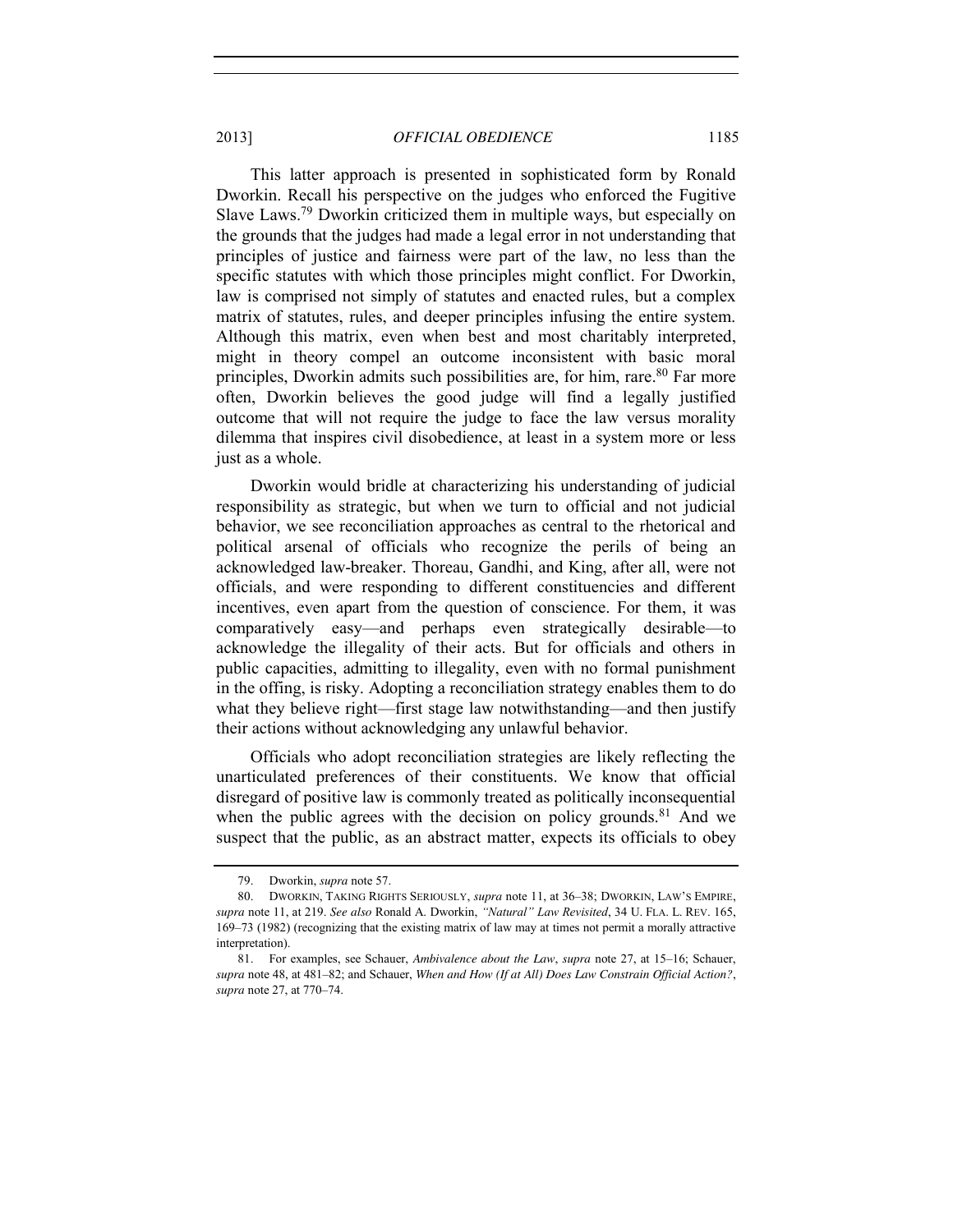the law.82 When an official disobeys the law in the service of what the public believes is the right decision on policy or moral grounds, therefore, the public may on occasion reconcile this inconsistency by understanding law in a way that renders the policies it prefers lawful and the policies it dislikes unlawful. Officials adopting reconciliation strategies may thus be tracking the preferences of a citizenry that has adopted its own reconciliation strategy as a way of at least occasionally denying the uncomfortable conflicts between morality or good policy, on the one hand, and what the law requires, on the other.

<span id="page-21-1"></span>Reconciliation strategies have an antipositivist flavor—at least in the Austinian sense of positivism—for they all understand law in ways that make the notion of an immoral valid law, if not exactly a contradiction in terms, at least a noncentral case of law. Dworkin is of course a prominent critic of legal positivism, and although much ink has been spilled in efforts to show that he misunderstands positivism, $83$  most of those efforts are located within the domain of general jurisprudence, a domain that is not my concern here, and may not be Dworkin's anywhere.<sup>84</sup> At the very least, though, there is tension between Dworkin's views and the positivism exemplified by Jeremy Bentham and John Austin,<sup>85</sup> as well by H.L.A. Hart in his debate with Lon Fuller.<sup>86</sup> For Bentham, law was often deficient as a matter of morality and policy, and his positivism was related intimately to his law reform agenda. $87$  Austin, as the quotation above indicates,  $88$  was insistent that the moral merit of a law was totally distinct from its status as law. And Hart, in 1958, emphasized that a judge's possible moral duty to refuse to enforce an immoral law was consistent with recognizing its status

<span id="page-21-0"></span><sup>82.</sup> Interestingly, there seems to have been no public opinion research directed at precisely this question.

<sup>83.</sup> *See* H.L.A. HART, *Postscript*, *in* THE CONCEPT OF LAW 238 (Paul Craig ed., 3d ed. 2012). Valuable commentary on Dworkin's understanding of positivism can be found generally in the various essays in RONALD DWORKIN AND CONTEMPORARY JURISPRUDENCE (Marshall Cohen ed., 1983), and Alexander Lawrence & Michael Bayles, *Hercules or Proteus? The Many Theses of Ronald Dworkin*, 5 SOC. THEORY AND PRAC. 267 (1979).

<sup>84.</sup> *See* Ronald Dworkin, Book Review, *Thirty Years On*, 115 HARV. L. REV. 1655, 1655–66 (2002) (reviewing JULES COLEMAN, THE PRACTICE OF PRINCIPLE (2001), and expressing dissatisfaction with the entire general jurisprudence agenda).

<sup>85.</sup> Schauer, *supra* note [33,](#page-9-0) at 464–67.

<sup>86.</sup> *See* H.L.A. Hart, *Positivism and the Separation of Law and Morals*, 71 HARV. L. REV. 593, 624–27 (1958) (presenting the normative argument for accepting positivism). Whether Hart's views on the separation of law and morals persisted unchanged into *The Concept of Law* is the subject of some uncertainty and much jurisprudential debate.

<sup>87.</sup> Schauer, *supra* note [33,](#page-9-0) at 460–62.

See supra text accompanying not[e 32.](#page-9-1)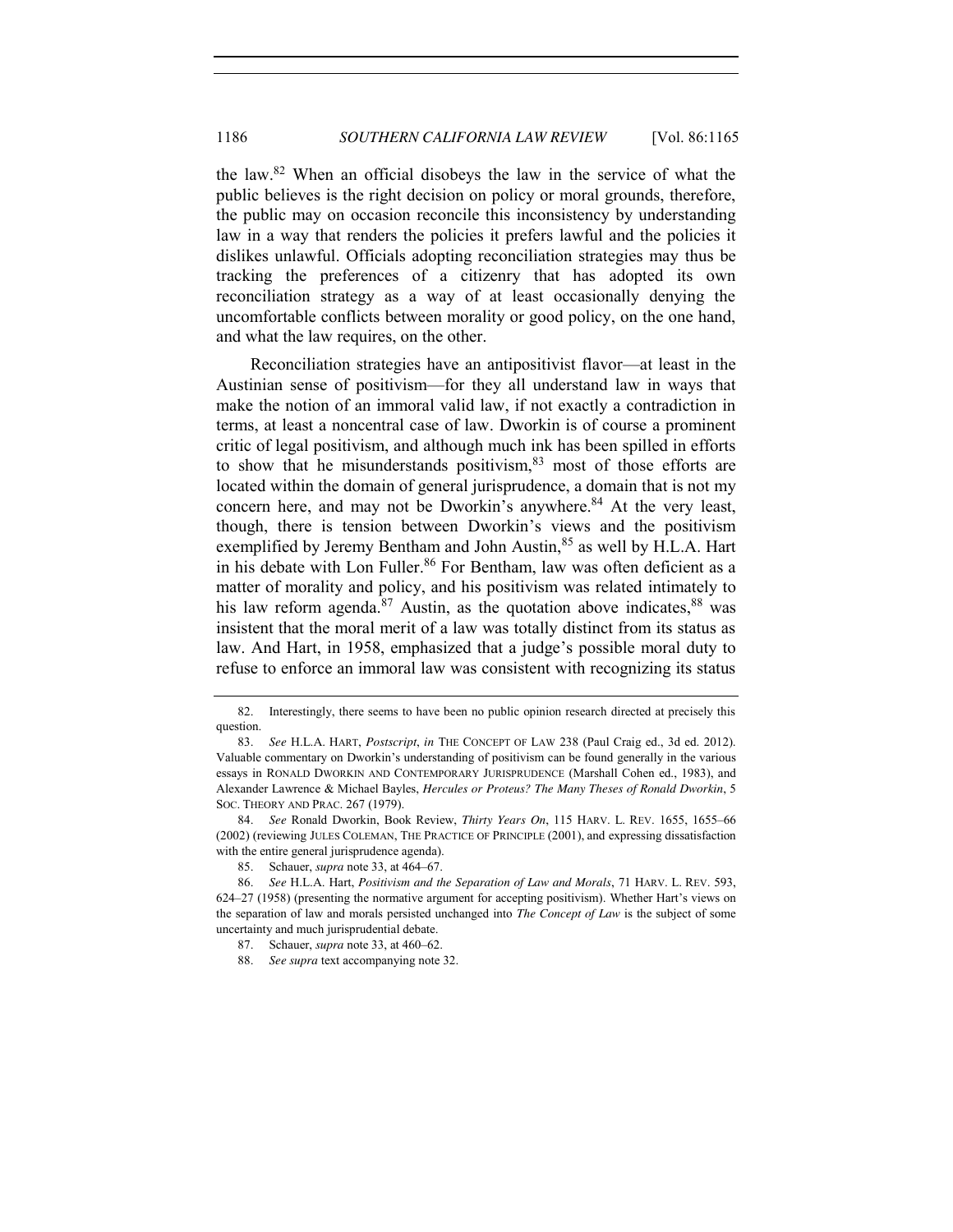as a legally valid law.89

The antipositivism of reconciliation strategies is relevant here not because this is an Essay in general jurisprudence. To repeat, it is not, and I call reconciliation a "strategy" precisely because the issue here is not whether the things that are labeled as law (or not) really are law (or not). Rather, the issue for the rhetoric of politics and the rhetoric of law is about what we designate as "law" in the public arena. And the importance of this question, with its deliberately definitional tone,  $90$  lies in what it tells us about how society thinks about law and about what law means to public officials. In other words, the use or nonuse of a reconciliation strategy tells us much about how the public understands law, and about how officials responsive to that public understanding will actually behave. Just as reconciliation strategies reflect a rejection of classical positivism's insistence on a law / morality divide, so do the criticisms of official illegality that prompt reconciliation responses reflect the kind of positivism not only associated with Bentham and Austin, but accepted by Thoreau, Gandhi, and (in part) King as well.

### <span id="page-22-0"></span>V. JUST ENOUGH PSYCHOLOGY

But why are reconciliation strategies so common? Why is public and official antipositivism so widespread and why was Fawn Hall so strategically misguided in failing to understand that fact? One hypothesis takes us more into psychology than legal theory, and into the related phenomena of cognitive consistency and cognitive dissonance.<sup>91</sup> The basic

<sup>89.</sup> Hart, *supra* not[e 86,](#page-21-0) at 620.

<sup>90.</sup> And that is the purpose of the quotation marks in the title of this paper. Here, if not elsewhere and not always, I am precisely interested in the role that the word "law" and associated references to law play in public political debate. I also believe that there is a causal relation between this question and what a society's concept of law actually is, but exploring that relationship must be saved for another day.

<sup>91.</sup> The basic idea of cognitive consistency is set out in Bertram Gawronski & Fritz Strack, *Cognitive Consistency as a Basic Principle of Social Information Processing*, *in* COGNITIVE CONSISTENCY: A FUNDAMENTAL PRINCIPLE IN SOCIAL COGNITION 1, 1 (Bertram Gawronski & Fritz Strack eds., 2012); Eddie Harmon-Jones, Cindy Harmon-Jones & David M. Amodio, *A Neuroscientific Perspective on Dissonance, Guided by the Action-Based Model*, *in* COGNITIVE CONSISTENCY: A FUNDAMENTAL PRINCIPLE IN SOCIAL COGNITION, *supra*, at 47, 48–51; E. Tory Higgins, *Motivational Fit*, *in* COGNITIVE CONSISTENCY: A FUNDAMENTAL PRINCIPLE IN SOCIAL COGNITION, *supra*, at 132, 141–42; Stephen J. Read & Dan Simon, *Parallel Constraint Satisfaction as a Mechanism for Cognitive Consistency*, *in* COGNITIVE CONSISTENCY: A FUNDAMENTAL PRINCIPLE IN SOCIAL COGNITION, *supra*, at 66, 66; and THEORIES OF COGNITIVE CONSISTENCY: A SOURCEBOOK 3 (Robert P. Abelson et al. eds., 1968). On the related and derivative idea of cognitive dissonance, see LEON FESTINGER, A THEORY OF COGNITIVE DISSONANCE 1–32 (1957); LEON FESTINGER, CONFLICT, DECISION, AND DISSONANCE 1–8 (1964). Representative research includes Mark D. Alicke, Teresa L. Davis & Mark V. Pezzo, *A Posteriori Adjustment of A Priori Decision Criteria*, 12 SOC. COGNITION 281, 281–83, 303–05 (1994);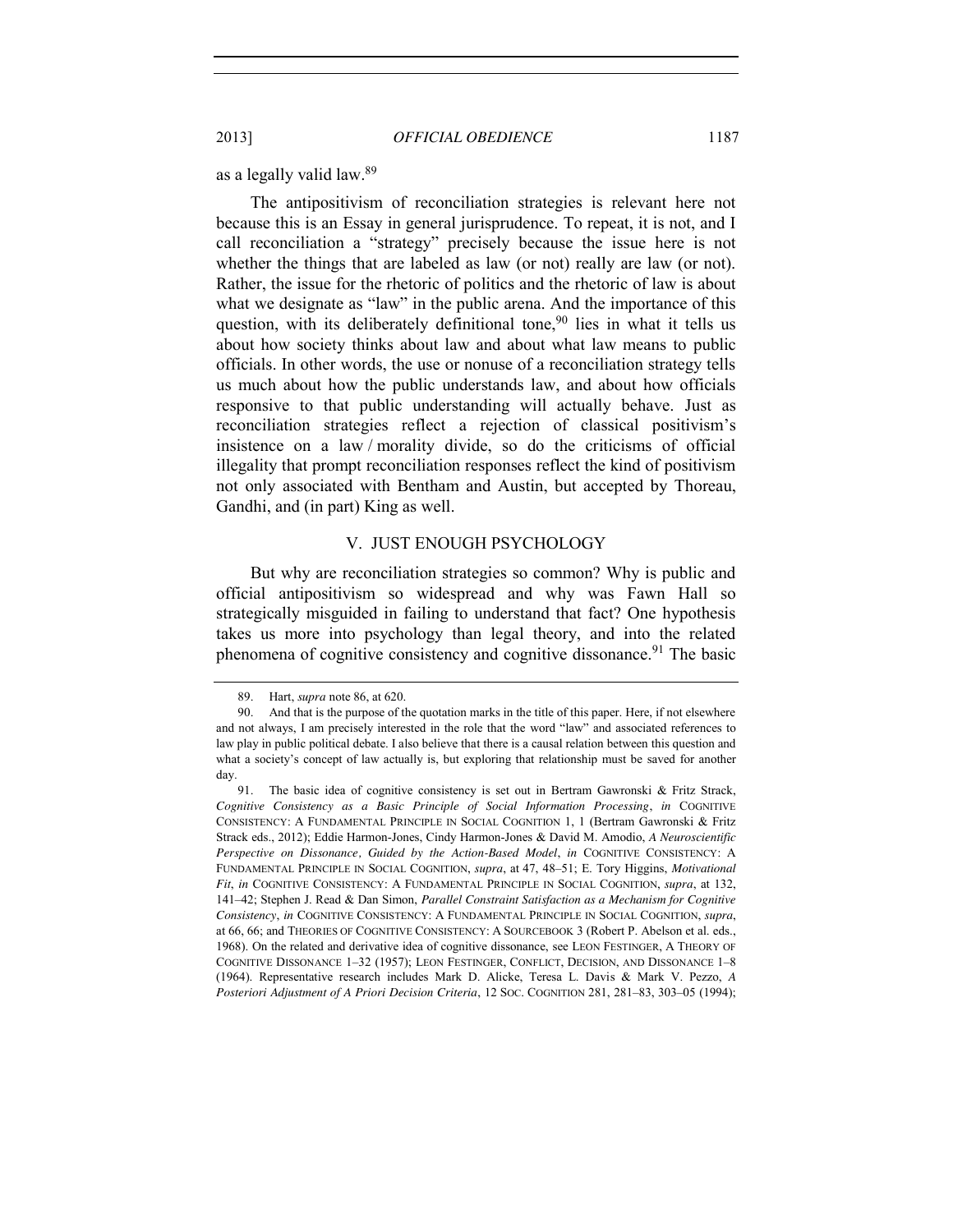idea is simple: people want their beliefs to be internally consistent, and will engage in cognitive adaptation to lessen inconsistency. <sup>92</sup> One type of adaptation—the one most relevant here—is changing the meaning of one of two (or more) inconsistent beliefs so that the beliefs are no longer inconsistent.93

The search for cognitive consistency may help explain reconciliation strategies. If peoples—and here we are not talking about officials, but about the public whose preferences officials often seek to satisfy—perceive an inconsistency between their abstract belief in the desirability of lawful behavior and their belief in the rightness of a particular illegal act, they can achieve consistency between the two by redefining their conception of law to make the behavior they believe right no longer illegal. Of course, one way of eliminating the conflict, fortunately rare these days, is to adopt the belief that what is lawful is eo ipso moral. But another is to believe that what is moral is, for that reason, legal. And this approach to achieving cognitive consistency may well explain much of the strategy of reconciliation. If people want what they think is right to be legal as well, they may be especially receptive to political arguments that employ a definition of law that make it so.

I do not want much to rest on a psychological hypothesis for which the existing evidence, at least with respect to this particular application, is thin. And there may also or instead be political or sociological explanations for why people resist the very idea of an unjust or unfair law. Whatever the

Bertram Gawronski, *Back to the Future of Dissonance Theory: Cognitive Consistency as a Core Motive*, 30 Soc. COGNITION 652, 652–53, 655–65 (2012) ("[I]nconsistency serves as an epistemic cue for errors in one's system of beliefs."); Anthony G. Greenwald & David L. Ronis, *Twenty Years of Cognitive Dissonance: Case Study of the Evolution of a Theory*, 85 PSYCHOL. REV. 53, 53, 56 (1978) (reviewing the progression of cognitive dissonance theory since 1957); Dale Griffin & Roger Buehler, *Role of Construal Processes in Conformity and Dissent*, 65 J. PERSONALITY & SOC. PSYCHOL. 657, 657–58, 665 (1993); E. Tory Higgins, *Self-Discrepancy: A Theory Relating Self and Affect*, 94 PSYCHOL. REV. 319, 319–21 (1987); Thomas R. Shultz & Mark R. Lepper, *Cognitive Dissonance Reduction as Constraint Satisfaction*, 103 PSYCHOL. REV. 219, 219–21 (1996); Barbara A. Spellman, Jodie B. Ullman & Keith J. Holyoak, *A Coherence Model of Cognitive Consistency: Dynamics of Attitude During the Persian Gulf War*, 49 J. SOC. ISSUES 147, 148–49 (1993) (describing the "*Co*herence Model of *Co*gnitive *Co*nsistency").

<sup>92.</sup> *See, e.g.*, Alicke, Davis & Pezzo, *supra* note [91,](#page-22-0) at 303–06 (finding after review of five studies that "the basic phenomenon of outcome bias appears to be quite robust"); Shultz & Lepper, *supra* note [91,](#page-22-0) at 238–39 (finding that "high level of dissonance decreased substantially over [study] time cycles").

<sup>93.</sup> *See* David L. Hamilton & Mark P. Zanna, *Context Effects in Impression Formation: Changes in Connotative Meaning*, 29 J. PERSONALITY & SOC. PSYCH. 649, 649, 653-54 (1974) ("[T]he connotative meaning of an attribute shifts in a manner directly parallel to context desirability."); Mark P. Zanna & David L. Hamilton, *Further Evidence for Meaning Change in Impression Formation*, 13 J. EXPERIMENTAL SOC. PSYCHOL. 224, 224–26, 236 (1977) (same).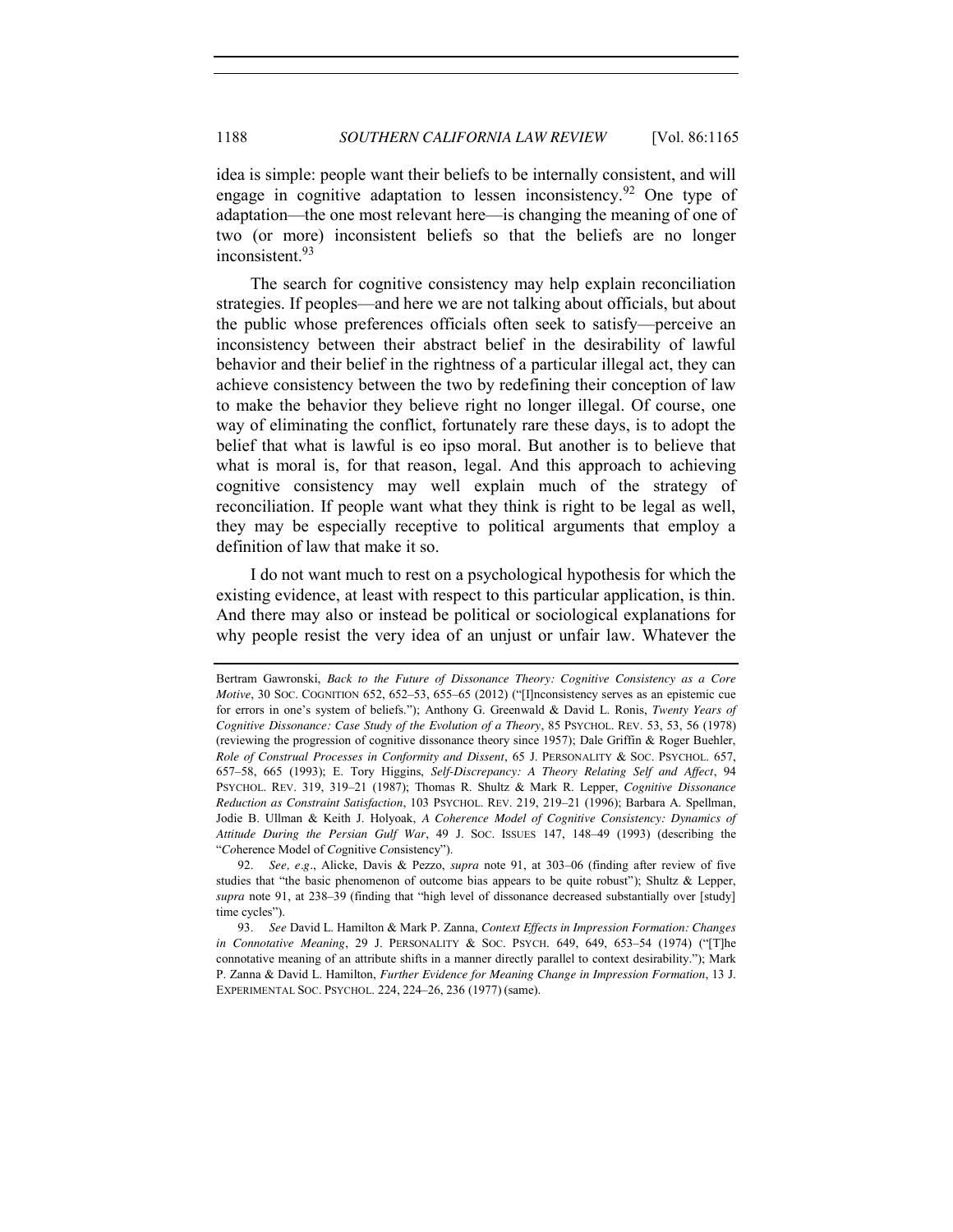deeper cause, it does appear that the public is often not with Charles Dickens' Mr. Bumble. It does not want to believe that "the law is a ass."<sup>94</sup> Thus it may believe, or want to believe, that that which is fair or just is for that reason legal, and that which is unfair or unjust is for that reason illegal. To the extent that this is so, then when officials go above the law, as Fawn Hall put it, the public may want to hear that their actions were within and not above the law, and officials adopting reconciliation strategies may be giving the public what it wants.

#### VI. ON CONCEIVING LAW NARROWLY

The foregoing psychological, sociological, and political hypotheses are speculative, but the consequences are less so—American officials, who we presume understand and appeal to the preferences of their constituents, seem remarkably Dworkinian, persistently characterizing their behavior vis-à-vis the law in a way that reflects a capacious understanding of law.<sup>95</sup> But as the officials adopting reconciliation strategies well know, those strategies make criticizing them for violating the law a slippery business. When what is understood to be "the law" is infused with morality and policy as well as statutes and court decisions and other items of first stage law, identifying law breakers becomes a task as contested as identifying immoral behavior. But to identify this problem is not to engage in moral or policy relativism. Rather, it is simply to make the empirical claim that for many salient issues of public policy, moral and policy opinions are deeply divided. When this is so, incorporating these contested factors into an understanding of law causes legal criticism to dissolve into the contested domain of moral and policy criticism.

Perhaps this is not a bad thing. Maybe Thoreau was right, and the good society is one that evaluates its officials on the first order morality of their actions and not on legality per se.<sup>96</sup> Yet in a nonideal world, one function of law is settlement: the ability to agree on accepted standards for action in the face of moral and political disagreement.<sup>97</sup> For this purpose,

<sup>94.</sup> CHARLES DICKENS, OLIVER TWIST 489 (Heron Books 1970) (1839).

<sup>95.</sup> For a different, especially broad understanding of law, see Carroll, *Nullification as Law*, *supra* note [75,](#page-19-0) at 2014, and Carroll, *The Jury's Second Coming*, *supra* note [75,](#page-19-0) at 657, which discuss juries' disregard for the positive law as part of a wider conception of law.

<sup>96.</sup> *See* Thoreau, *supra* not[e 5,](#page-1-1) at 228 ("It is not desirable to cultivate a respect for the law, so much as for the right.").

<sup>97.</sup> *See* Larry Alexander & Frederick Schauer, *Law's Limited Domain Confronts Morality's Universal Empire*, 48 WM. & MARY L. REV. 1579, 1580–83 (2007) ("[B]ecause moral and practical disagreement seems endemic to the human condition, law must step in to settle practical controversies over what ought to be done."); Larry Alexander & Frederick Schauer, *On Extrajudicial Constitutional*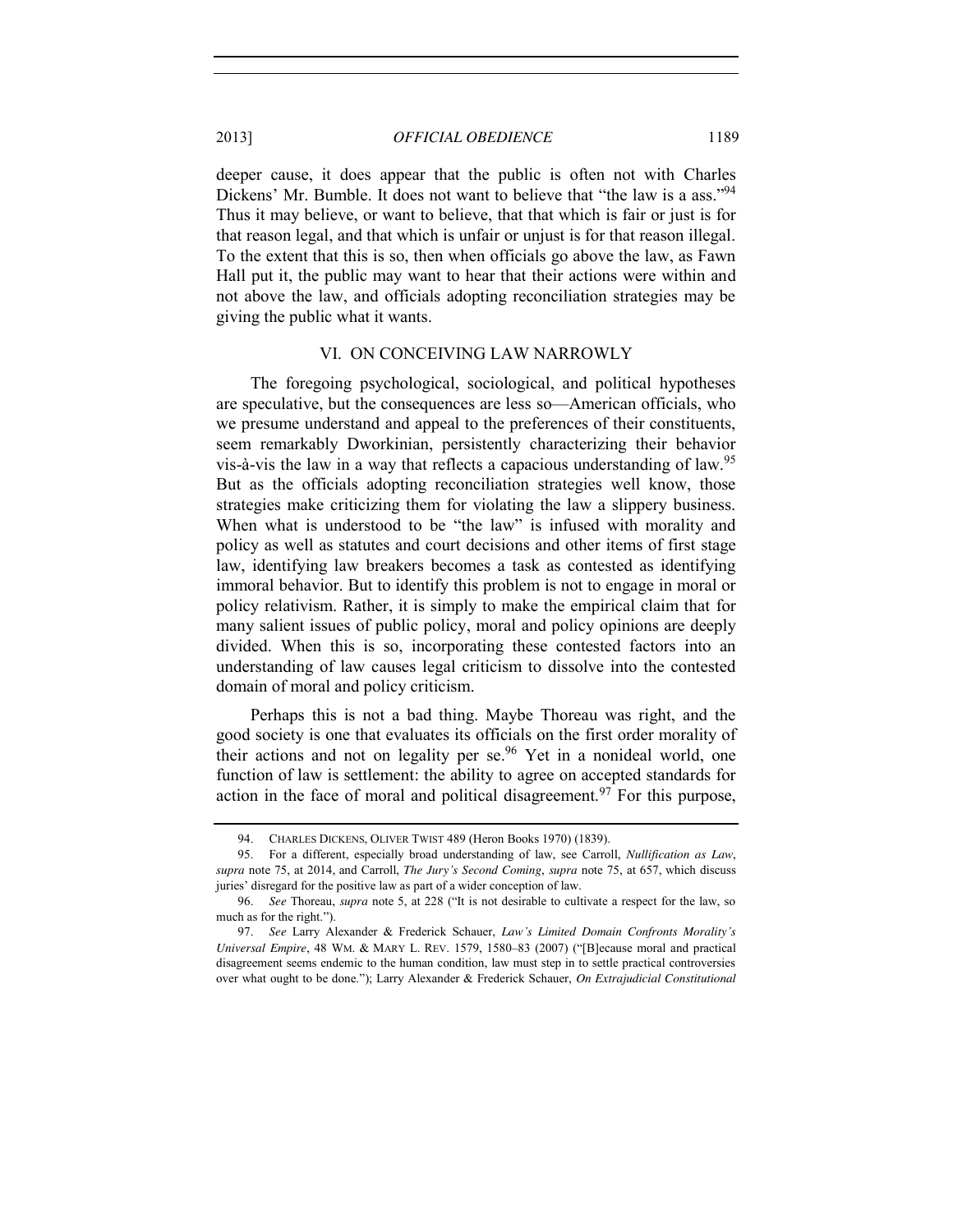first stage law, or Bentham's clear law easily understood by citizens without the intervention of lawyers or judges,  $98$  has an important role to play. Confronted with moral and political disagreement, we often desire short or intermediate term settlement for the purposes of action. But for law to serve this function, it must be sufficiently concrete to provide a focal point, <sup>99</sup> thus avoiding reproducing the exact disagreement that it was designed to lessen. Moreover, the virtues of concrete and less contested law for purposes of settlement are especially great when courts are not in the picture. When legal questions are resolved in court, the judicial resolution can provide the determinacy that is necessary for settlement even if the legal norms are themselves vague or dependent on contested moral and policy questions. When there is no court, however, the legal norms must achieve this determinacy without judicial assistance, making it especially important to create law in concrete and uncontested terms if enforcement is by public opinion and not by the machinery of legal sanctions. For law to provide the platform for settlement without judicial involvement, it may be important to adopt a simple understanding of "the law" that allows public commentary to identify with ease those who have followed the law and those who have broken it.

Of course, law serves more than settlement purposes. Law is often the forum in which uncertain moral or political or policy ideas are worked out over time, and this aspect of law may well provide the basis for appreciating the vagueness—and consequent moral and policy dependence—of the Equal Protection Clause,<sup>100</sup> the Sherman Antitrust Act, $101$  and perhaps even the entire common law. $102$  But we achieve flexibility and the capacity to adapt law to changing circumstances and changing values, often wisely, not without cost, and one of those costs is the ability to identify crisply and saliently those officials who have violated the law. If this too is at times valuable, then it may be important not only to

*Interpretation*, 110 HARV. L. REV. 1359, 1371–72 (1997) (offering a settlement-based defense of judicial interpretive supremacy).

<sup>98.</sup> Bentham's preference for clear legal rules readily understood by ordinary people is described in Gerald J. Postema, *Bentham and Dworkin on Positivism and Adjudication*, 5 SOC. THEORY & PRAC. 347, 358–62 (1979) (proposing a return to the historical roots of positivism, and setting Dworkin's criticism of positivism against the historical backdrop of Bentham's complex and subtle theory).

<sup>99.</sup> On the circumstances in which law can serve as a focal point to coordinate citizen criticism and citizen resistance, see Barry R. Weingast, *The Political Foundations of Democracy and the Rule of Law*, 91 AM. POL. SCI. REV. 245, 245, 251 (1997).

<sup>100.</sup> U.S. CONST. amend. XIV, § 1.

<sup>101.</sup> 15 U.S.C. § 1 (2012) (prohibiting "[e]very contract, combination . . . or conspiracy, in restraint of trade or commerce").

<sup>102.</sup> *See* MELVIN A. EISENBERG, THE NATURE OF THE COMMON LAW (1988).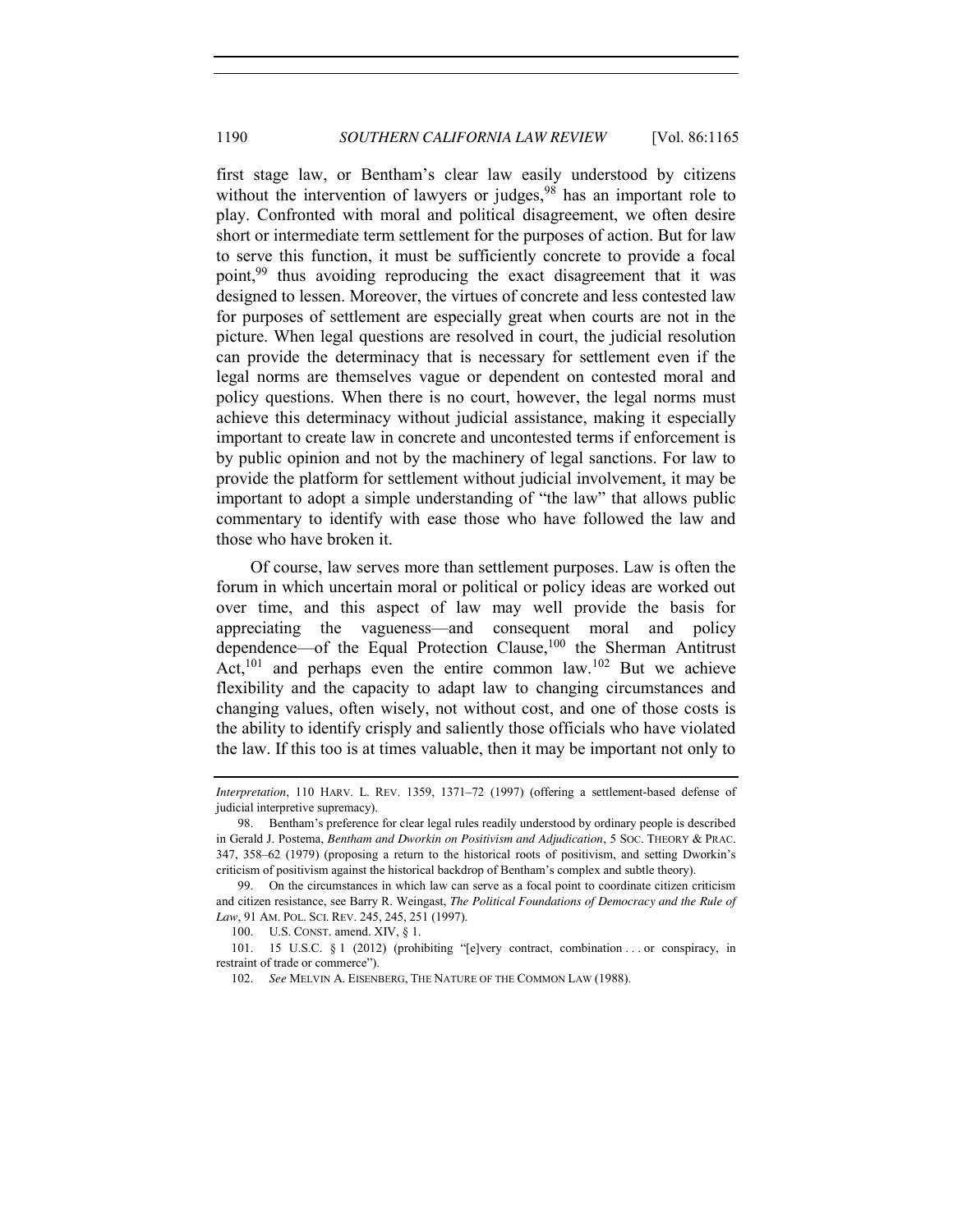have some laws whose meaning is largely beyond debate, but also to have a public conception of "the law" that is beyond debate (and strategic manipulation) as well. When a society deems it useful not only to identify official law breakers, but to deny to them, at least in the public arena when formal legal sanctions are unavailable, the ability to claim with a straight face the legality of their actions, the virtues of a narrow conception of law loom large. If under those circumstances officials wish to claim the political high ground, it may be better were they, like Hall, to side with Thoreau, Gandhi, and King, letting the political process decide on the morality of their disobedience, rather than letting them take cover behind a conception of "the law" that is largely beyond the ability of the public and the political process to evaluate.

Indeed, having glimpsed the public politics of legality, a new dimension of the hoary question about the relative virtues of rules and standards is revealed.<sup>103</sup> As conventionally understood, rules are relatively precise and standards relatively vague. And according to the conventional analysis, rules bring the advantages of predictability, stability, and constraint on the discretion of adjudicators, but at the expense of limiting the flexibility that enables decisionmakers to accommodate an uncertain future. Conversely, standards allow enforcers and decisionmakers to adapt to the previously unforeseen, but at the cost of making it difficult for those whose conduct is at issue to predict just which forms of primary conduct are allowed and which are prohibited.<sup>104</sup>

All of this is old stuff, but what the conventional analysis tends to ignore is the way in which legal norms provide the basis for criticism of norm violating conduct. We know that internalized norms can provide the basis for criticism,  $105$  but the existing analyses of rules versus standards

<sup>103.</sup> The literature on rules and standards is large and growing. *See, e.g.*, FREDERICK SCHAUER, THINKING LIKE A LAWYER: A NEW INTRODUCTION TO LEGAL REASONING 188–202 (2009); Moshe Cohen-Eliya & Iddo Porat, *Judicial Minimalism and the Double Effect of Rules and Standards*, 25 CAN. J.L. & JURIS. 283, 286 (2012); Clayton P. Gillette, *Rules, Standards, and Precautions in Payment Systems*, 82 VA. L. REV. 181, 181, 187–89 (1996); Joseph R. Grodin, *Are Rules Really Better than Standards?*, 45 HASTINGS L.J. 569, 569 (1994); Louis Kaplow, *Rules Versus Standards: An Economic Analysis*, 42 DUKE L.J. 557, 559 (1992); Duncan Kennedy, *Form and Substance in Private Law Adjudication*, 89 HARV. L. REV. 1685, 1685 (1976); Russell B. Korobkin, *Behavioral Analysis and Legal Form: Rules vs. Standards Revisited*, 79 OR. L. REV. 23, 24 (2000); Jonathan Remy Nash, *On the Efficient Deployment of Rules and Standards to Define Federal Jurisdiction*, 65 VAND. L. REV. 509, 517–18 (2012); Frederick Schauer, *The Convergence of Rules and Standards*, 2003 N.Z. L. REV. 303, 303 (2003).

<sup>104.</sup> A good overview of the respective characteristics and advantages of rules and standards is Dale A. Nance, *Rules, Standards, and the Internal Point of View*, 75 FORDHAM. L. REV. 1287, 1295–97 (2006).

<sup>105.</sup> The standard reference is H.L.A. HART, THE CONCEPT OF LAW, *supra* not[e 83.](#page-21-1)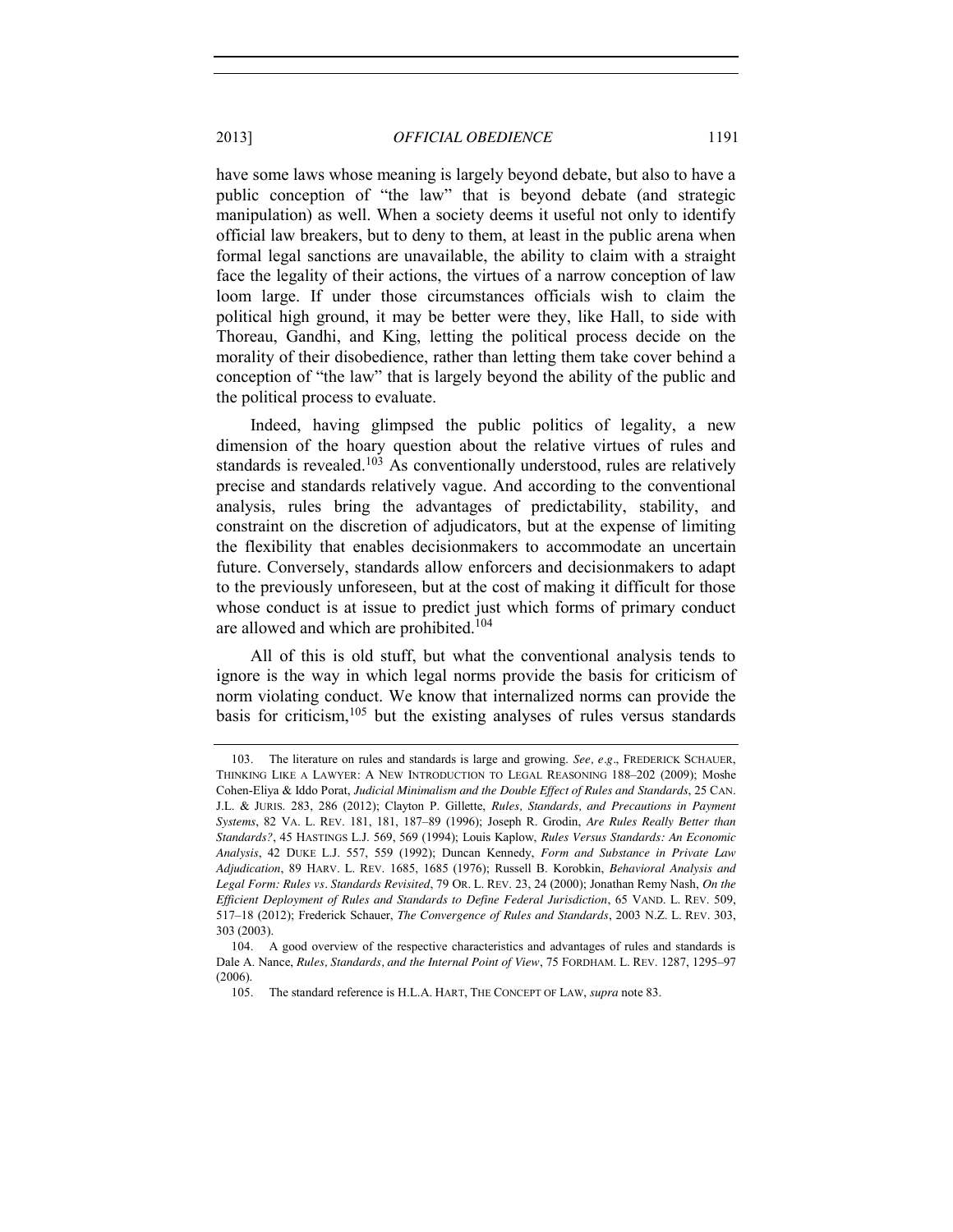neglect the way in which rules can provide a firm basis for criticism in ways that standards cannot, and the way in which this firm basis for criticism is especially important when formal sanctions are unavailable. We believe, although it has never been tested, that members of Congress would face political but not formal sanctions should they vote to allow convictions for treason on the testimony of only one witness, and we believe that, absent extraordinary circumstances, the electorate is unlikely to elect even a popular president to a third term. But if we inquire into whether members of Congress will suffer political penalties for voting for laws that exceed Congress's powers under the Commerce Clause, or for enacting what some believe to be deprivations of liberty or equality, the electorate's distribution of political rewards and punishments will likely track its first order preferences, technical questions of law aside. $106$ 

Insofar as these speculations about political attitudes are sound, rules may well provide the purchase for political and social sanctioning in ways that standards do not.<sup>107</sup> If even those who disagree with a law's underlying substantive judgments can agree that the law has been violated, criticism for violating the law occasionally may have a chance of success. But if criticism (or not) for violating a law tracks the underlying first order substance of the law, then law will likely drop out of equation. Thus, one additional virtue of rules over standards may be the way in which rules can empower criticism in ways that standards do not, and the way in which rules can cause law-focused criticism to resonate in ways that standards cannot.

The question of narrow versus broad conceptions of law can now be

<sup>106.</sup> Consider, for example, the recent congressional debates on the Patient Protection and Affordable Care Act of 2010, Pub. L. No. 111-148, 124 Stat. 119. Although I cannot provide a citation for a negative, it appears that no member of Congress publicly took the position that the act was constitutional but unwise as a matter of policy, nor did any publicly assert that the act was wise as a matter of policy but still unconstitutional. Note also that the research suggesting that even outside of the rarified domain of the Supreme Court's docket, policy preferences strongly influence legal interpretive decisions. Joshua R. Furgeson, Linda Babock & Peter M. Shane, *Do a Law's Policy Implications Affect Beliefs About Its Constitutionality? An Experimental Test*, 32 L. & HUM. BEHAV. 219, 225–26 (2008) (concluding that even law students who denied policy views should influence legal decisions about constitutionality were influenced by policy preferences in reaching constitutional conclusions); Joshua R. Furgeson, Linda Babcock & Peter M. Shane, *Behind the Mask of Method: Political Orientation and Constitutional Interpretive Preferences*, 32 L. & HUM. BEHAV. 502, 509–10 (2008) (concluding that individuals' political orientation influences the methodologies they prefer to use to interpret the Constitution).

<sup>107.</sup> Indirect support for this conclusion comes from experimental research indicating that crisp rules may induce higher levels of compliance. Brian Sheppard, *Calculating the Standard Error: Just How Much Should Empirical Studies Curb Our Enthusiasm for Legal Standards?*, 123 HARV. L. REV. F. 92, 98 (2010).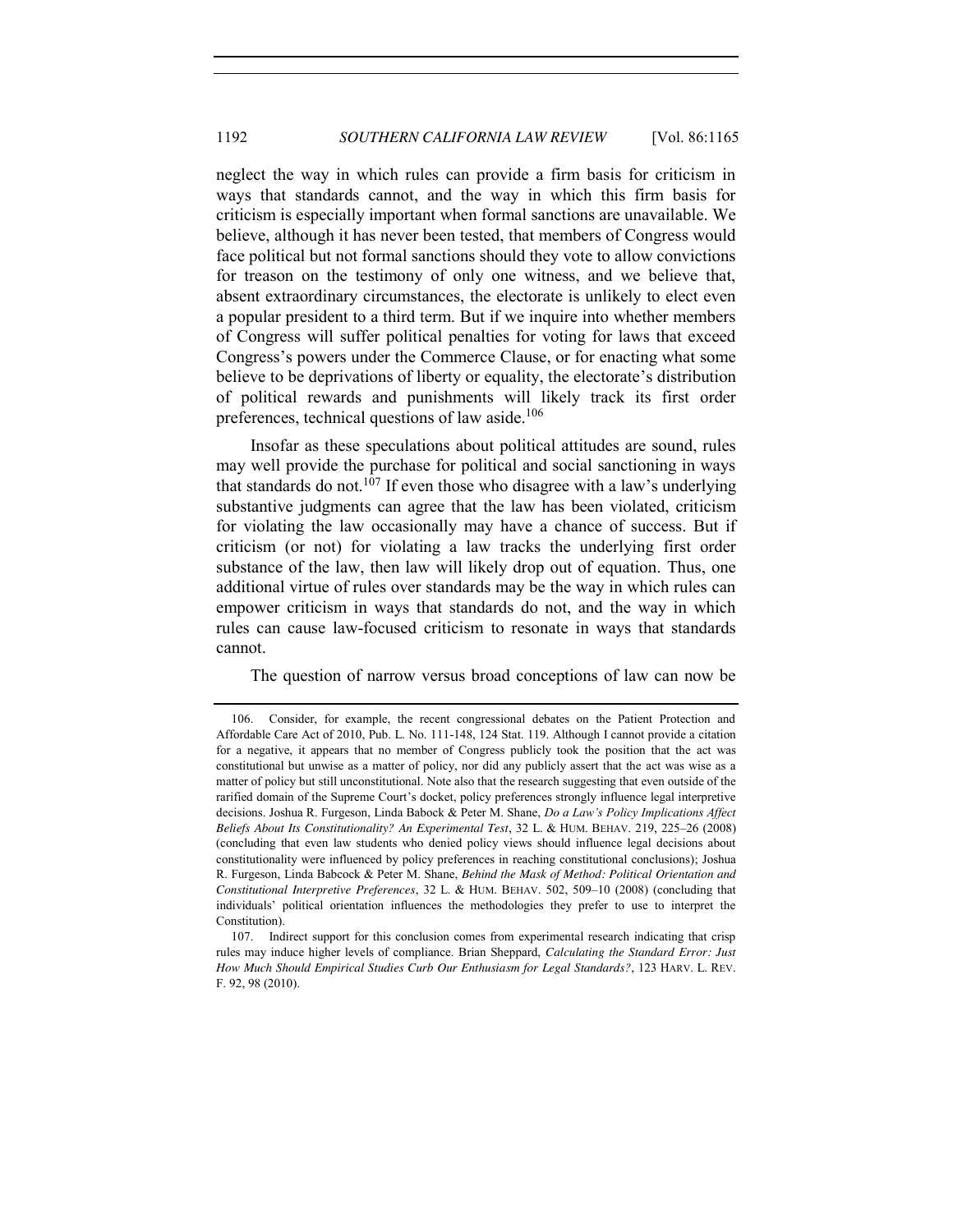seen as the question of rules versus standards, but at one remove. Understanding law narrowly may be analogous to preferring rules over standards, and understanding law broadly may be analogous to preferring standards over rules, and for many of the same reasons. And just as preferring rules over standards may bring the advantages of enabling public criticism of rule violation in ways that standards cannot, so too may preferring a narrow over a broad conception of law enable the same sort of effective public criticism of law violation. At times, of course, public criticism may not be all that important. Nevertheless, if public criticism is the only form of enforcement, as is the case with many laws constraining the behavior of public officials, then the way in which a narrow conception of law enables the only effective method of enforcement is an advantage that should not be ignored.

## VII. CONCLUSION: ON NOT TALKING PAST EACH OTHER

The tone of the previous section notwithstanding, this Essay's goal is primarily descriptive and conceptual rather than normative. My aim is chiefly to identify the phenomenon by which officials and their critics appear to have multiple conceptions of law available to use in charging illegality and defending against it, at least when courts and formal sanctions are, as is often the case with respect to official behavior, out of the picture. Indeed, just as the Legal Realists and their successors argued that multiple and conflicting items of positive law are available to rationalize in legal terms outcomes reached on prelegal or extralegal grounds,108 so too do officials today have different and often conflicting concepts of law available to legally justify those criticisms and defenses that are largely a matter of prelegal or extralegal first order substance. And just as the Realists and their successors recognized that judicial and lawyer perception, understanding, and interpretation of specific items of law or specific litigated facts were often shaped by outcome preferences,<sup>109</sup> so too

<span id="page-28-0"></span><sup>108.</sup> The use of legal sources and doctrines as ex post rationalizations for outcomes reached on nonlegal grounds is commonly associated with JEROME FRANK, LAW AND THE MODERN MIND 38, 125, 186 (1963), but the same ideas can be found in the work of many other Realists. *See, e.g.*, Hanoch Dagan, *The Realist Conception of Law*, 57 U. TORONTO L.J. 1, 614–17 (2007) (discussing the importance to the Realist perspective of the availability of multiple and often conflicting items of law); Joseph C. Hutcheson, Jr., *The Judgment Intuitive: The Function of the "Hunch" in Judicial Decision*, 14 CORNELL L.Q. 274, 284–85 (1929) (discussing intuitive thinking and postdecision justification).

<sup>109.</sup> *See* FRANK, *supra* note [108,](#page-28-0) *passim* (arguing that outcome preferences influence legal analysis); JEROME FRANK, COURTS ON TRIAL 47–50 (1949) (discussing the effect of policy preferences on factual determinations); Dan M. Kahan, *Foreword: Neutral Principles, Motivated Cognition, and Some Problems for Constitutional Law*, 125 HARV. L. REV. 1, 4–9 (2011) (same); Dan M. Kahan et al., *"They Saw a Protest": Cognitive Illiberalism and the Speech-Conduct Distinction*, 64 STAN. L. REV.